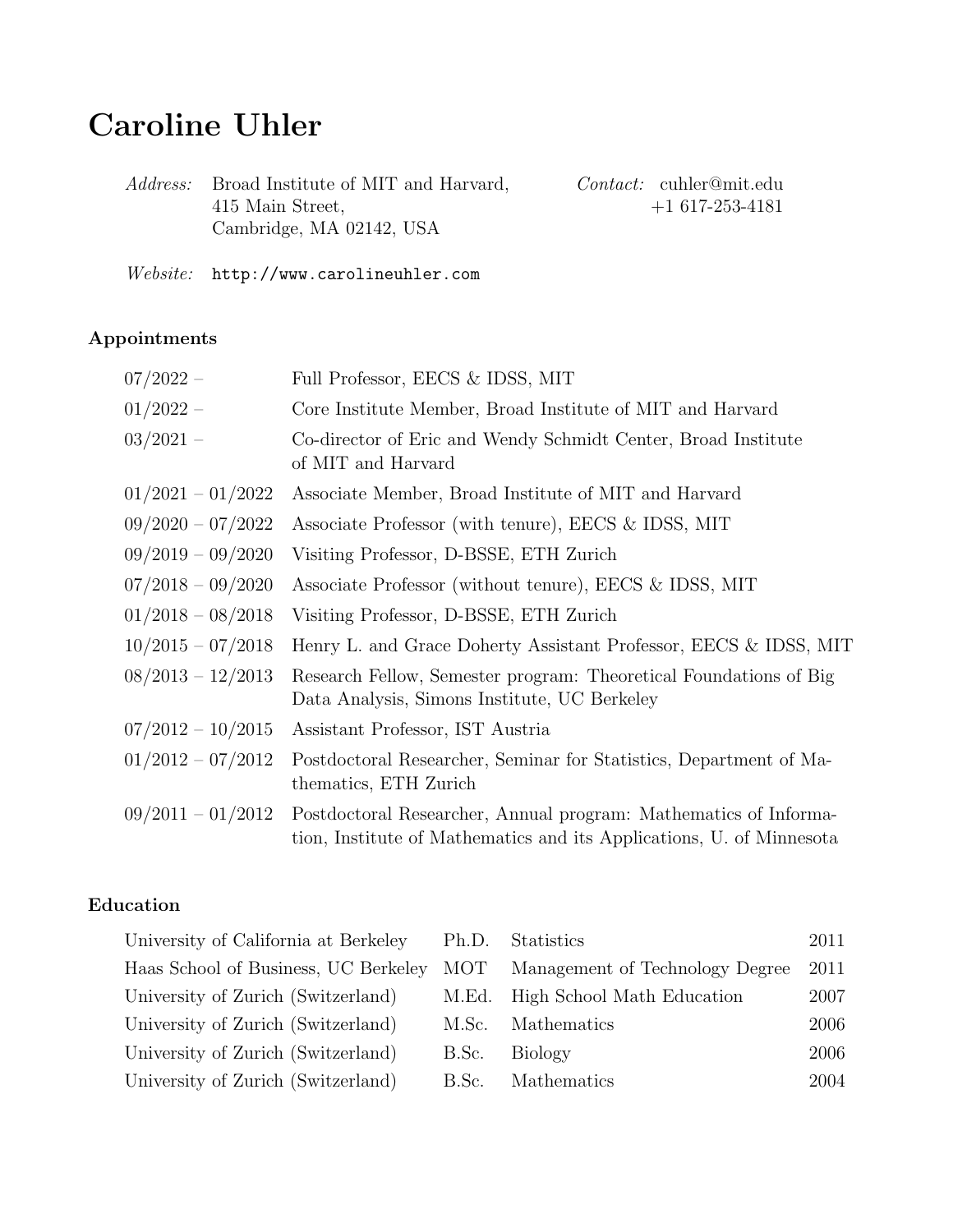#### Main Research Interests

Machine learning and statistics (causal inference, graphical models, autoencoders, generative modeling, self-supervised learning, algebraic statistics, multivariate analysis); Computational biology (genome packing models, inference of gene regulatory networks, single-cell and spatial transcriptomics); Convex optimization; Applied algebraic geometry;

#### Awards and Distinctions

| $2023 -$      | Scientific Advisory Board of the Gladstone Institutes                                                                                   |
|---------------|-----------------------------------------------------------------------------------------------------------------------------------------|
| 2022          | Commencement Speaker, IST Austria                                                                                                       |
| 2022          | Advisor, Science Advisory Board, Chan Zuckerberg Initiative                                                                             |
| $2021 -$      | Co-Director, Eric and Wendy Schmidt Center (250M endowed center)                                                                        |
| 2021          | Research Prize and Inaugural Gaul-Lecture, Karlsruhe Institute of<br>Technology, Germany.                                               |
| $2019 - 2024$ | Simons Investigator in Mathematical Modeling of Living Systems                                                                          |
| 2018          | Joseph A. Martore Award for Exceptional Contributions to Education, MIT                                                                 |
| 2017          | Sloan Research Fellowship                                                                                                               |
| 2017          | NSF Career Award                                                                                                                        |
| 2016          | Charles E. Reed Faculty Initiative Fund Award                                                                                           |
| 2015          | Doherty Professorship in Ocean Utilization                                                                                              |
| 2015          | START Award, Austrian Science Fund                                                                                                      |
| 2015          | Sofja Kovalevskaja Award                                                                                                                |
| 2014          | Elected Member of the International Statistical Institute (ISI)                                                                         |
| 2013          | Research Fellowship, Simons Institute at UC Berkeley for the program<br>"Theoretical Foundations of Big Data Analysis" during Fall 2013 |
| 2013          | Golden Chalk Award for excellence in teaching from IST Austria                                                                          |
| $2010 - 2011$ | Janggen-Poehn Fellowship (full tuition and stipend 2010-2011)                                                                           |
| $2007 - 2010$ | International Fulbright Science and Technology Award (full tuition and<br>stipend, 30 fellows per year worldwide)                       |
| 2007          | Best Student Award of the University of Zurich (highest GPA)                                                                            |
|               |                                                                                                                                         |

#### Grants

| $2022 - 2025$ ONR: "Representation learning as a tool for causal discovery" (USD 600K)                                     |
|----------------------------------------------------------------------------------------------------------------------------|
| $2021 - 2022$ MIT-IBM Watson AI Lab (USD 200K)                                                                             |
| $2021 - 2022$ J-Clinic: "Representation learning to elucidate the disease mechanisms<br>in atrial fibrillation" (USD 100K) |
| $2019 - 2024$ Simons Investigator in Mathematical Modeling of Living Systems                                               |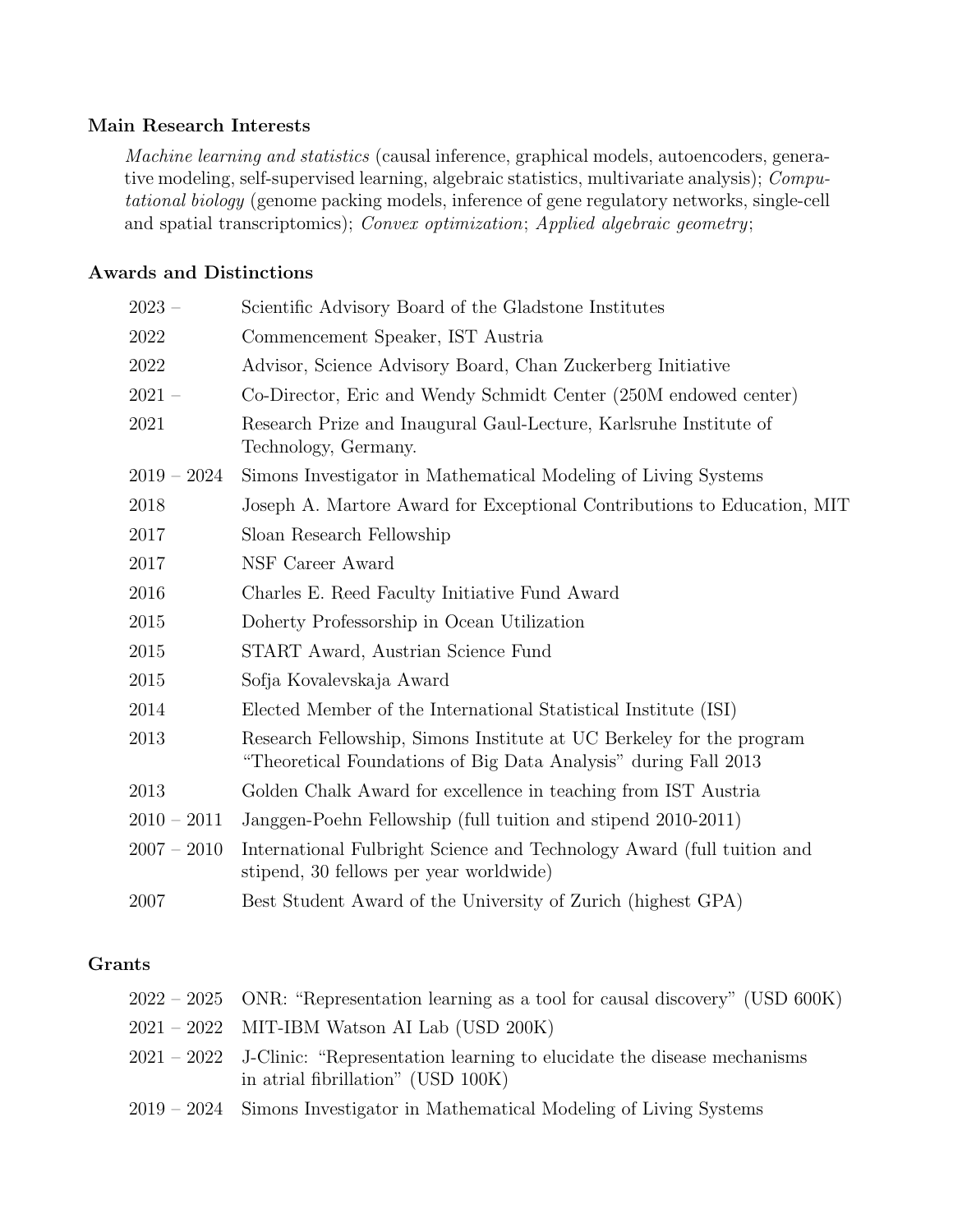(USD 650K)

- 2019 2021 J-Clinic: "Causal experimentation and modeling with uncertain disease labels" (USD 300K)
- 2018 2021 ONR: "Robust causal methodology for planning and learning from interventions in the face of uncertainty" (USD 250K)
- 2018 2020 MIT-IBM Watson AI Lab (USD 450K)
- 2018 2020 J-WAFS: "Novel systems biology tools for improving crop tolerance to abiotic stressors" (USD 200K)
- 2018 2020 NEC Corporation Fund for Research in Computers and Communication (USD 75K)
- 2017 2022 NSF: "CAREER: Gaussian graphical models: Theory, computation, and applications" (USD 400K)
- 2017 2020 ONR: "Statistical learning theory of complex causal models" (USD 1.3M)
- 2017 2019 Alfred P. Sloan Research Fellowship (USD 60K)
- 2016 2018 Charles E. Reed Faculty Initiative Fund Award (USD 75K)
- 2015 2017 Doherty Professorship in Ocean Utilization (USD 50K)
- 2015 2021 START Award, Austrian Science Fund (EUR 1.2M, partially declined due to move to US)
- 2015 2020 Sofja Kovalevskaja Award (EUR 1.6M, declined due to move to US)

#### Academic Service

| $2023 -$      | Scientific Advisory Board of the Gladstone Institutes                    |
|---------------|--------------------------------------------------------------------------|
| 2022          | Advisor, Science Advisory Board, Chan Zuckerberg Initiative              |
| $2021 -$      | Co-Director, Eric and Wendy Schmidt Center (250M endowed center)         |
| $2021 - 2025$ | Council Member (elected), International Statistical Institute            |
| 2021          | Tutorial co-chair for ICML                                               |
| 2020          | Sponsorship co-chair for ICML                                            |
| $2020 -$      | Damon Runyon Quantitative Biology Fellowship Award Selection Committee   |
| $2020 - 2023$ | Associate editor, SIAM Journal on Mathematics of Data Science            |
| $2019 - 2022$ | Associate editor, SIAM Journal on Applied Algebra and Geometry           |
| $2019 - 2022$ | Associate editor, <i>Harvard Data Science Review</i>                     |
| $2019 -$      | Statistics review board, <i>EBioMedicine</i> , The Lancet and Cell Press |
| $2018 - 2020$ | Program Director, SIAM Activity Group on Algebraic Geometry              |
| $2017 - 2020$ | IMS representative, Joint Committee on Women in the Mathem. Sciences     |
| 2017          | International hiring committee for research group leader at MPI Leipzig  |
| 2017          | Program committee, <i>ISSAC</i>                                          |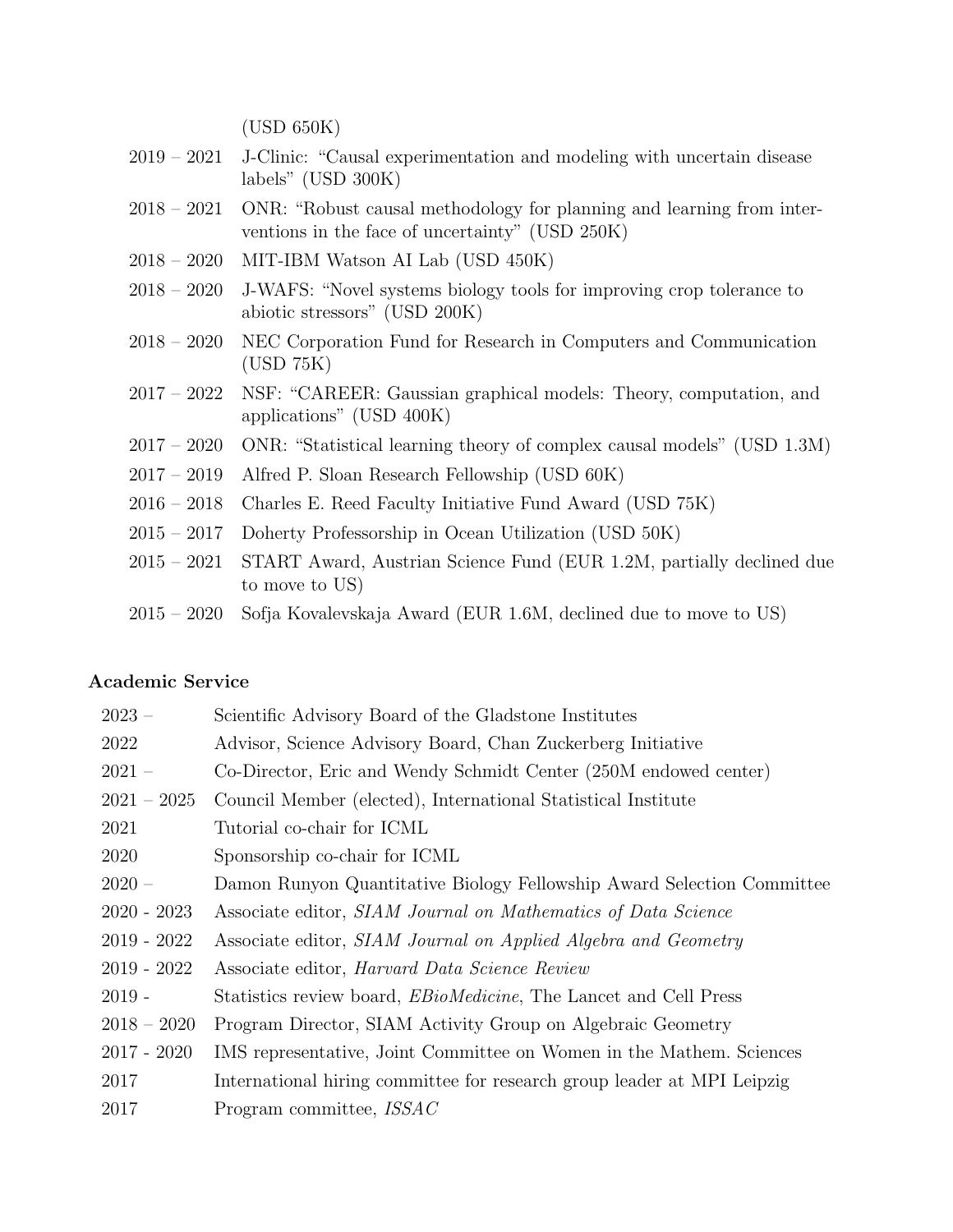| $2016 -$ | Area chair for the major machine learning conferences   |
|----------|---------------------------------------------------------|
| $2014 -$ | Editorial board, <i>Journal of Algebraic Statistics</i> |
| $2011 -$ | Reviewer for all major Statistics journals              |

# Consulting

| $07/2021 -$ | Immunai, Scientific Advisory Board               |
|-------------|--------------------------------------------------|
| $11/2021 -$ | Relation Therapeutics, Scientific Advisory Board |

### **Outreach**

| $2015 - 2021$ Judge for the Regeneron Science Talent Search, the most prestigious    |
|--------------------------------------------------------------------------------------|
| science research competition for high school seniors in the US                       |
| $2001 - 2006$ Mathematics teacher at secondary school and high school in Switzerland |
| 2003 – 2007 Co-founder and manager of Thailand-Volunteering Association for Swiss    |
| students to teach Mathematics and English in Nam Rong, Thailand                      |

# Workshop and Conference Organization

| Dec 4-10, 2022                       | Workshop on Algebraic Statistics                                                    | Oberwolfach                            |
|--------------------------------------|-------------------------------------------------------------------------------------|----------------------------------------|
| $01/11 - 05/13$ , 2022               | Causality                                                                           | Simons Institute<br><b>UC</b> Berkeley |
| Oct 2-4, 2019                        | Genomes & AI:<br>From Packing to Regulation                                         | NUS, Singapore                         |
| Jul 9-13, 2019                       | Chair of SIAM Conference on<br>Applied Algebraic Geometry                           | Bern, Switzerland                      |
| Feb 25-28, 2019<br>& Feb 24-27, 2020 | Telluride Workshop:<br>Physical Genomics and<br>Transcriptional Engineering         | Telluride, Colorado                    |
| Jun 18-19, 2018                      | <b>BGSE Summer Forum:</b><br>High-dimensional Statistics and<br>Random Structures   | Barcelona, Spain                       |
| Sep 21-22, 2017                      | <b>ONR</b> Kickoff Meeting:<br>Predictive and Causal Modeling -<br>Bridging the Gap | MIT                                    |
| Apr 16-22, 2017                      | Workshop on Algebraic Statstics                                                     | Oberwolfach                            |
| Mar '17, '18, '19, '20, '21          | Women in Data Science Conference                                                    | Cambridge, US                          |
| $07/25 - 08/19$ , 2016               | Short thematic program:                                                             |                                        |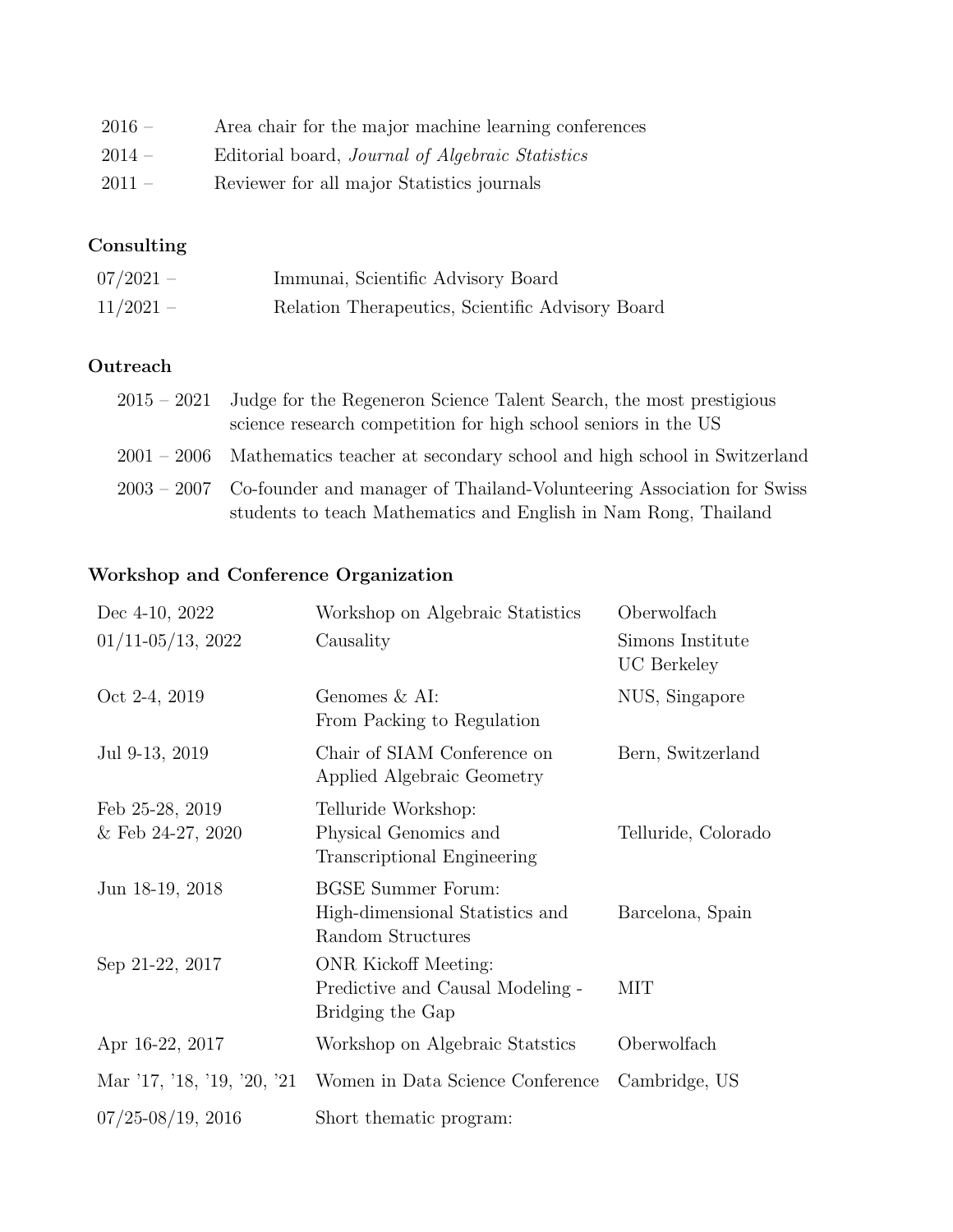|                      | Statistical Causal Inference<br>and Applications to Genetics | CRM, Montréal              |
|----------------------|--------------------------------------------------------------|----------------------------|
| Jun $8-11$ , $2015$  | Algebraic Statistics 2015                                    | University of Genoa, Italy |
| Aug $25-29$ , $2014$ | Prague Stochastics 2014                                      | Academy of Sciences, CZ    |
| Jul 14-17, 2014      | Algebraic Statistics Workshop                                | NIMS, Daejon, South Korea  |
| Sep 28-30, 2012      | Algebraic Statistics in Europe                               | IST Austria                |

# Minisymposium / Session Organization

| $07/27 - 08/01$ , 2019 | Joint Statistical Meetings, Invited Session of the IMS Denver |                |
|------------------------|---------------------------------------------------------------|----------------|
| May 22-25, 2017        | SIAM Conference on Applied Algebraic Geometry                 | Georgia Tech   |
| $07/30 - 08/04$ , 2016 | Topic contributed paper session sponsored by IMS              | JSM, Chicago   |
| Aug $3-7, 2015$        | SIAM Conference on Applied Algebraic Geometry                 | Daejeon, Korea |
| Jul 26-31, 2015        | $60th$ World Statistics Congress – ISI2015                    | Rio, Brazil    |
| Aug 1-4, 2013          | SIAM Conference on Applied Algebraic Geometry                 | Colorado State |

# Teaching

| Fall '21           | AI in Pharma (online MIT Sloan Executive<br>Education course)                                             | MIT              |
|--------------------|-----------------------------------------------------------------------------------------------------------|------------------|
| Spring, Fall '21   | Statistics, Computation, and Applications<br>(course IDS.012 / 6.419 / IDS.131 / 6.439)                   | MIT              |
| Fall '20           | Algorithms for Inference (6.438)                                                                          | MIT              |
| $2020 -$           | GreatLearning, online module on data analysis<br>and visualization                                        | online           |
| Fall '19           | Minicourse on Probabilistic Graphical Models<br>Semester on Statistics with Geometry and Topology         | Toulouse, France |
| Fall '16, '17, '18 | Statistics, Computation, and Applications<br>(course IDS.012 / 6.419 / IDS.131 / 6.439)                   | MIT              |
| 06/2018            | 1-week summer school on Graphical Models                                                                  | ETH Zurich       |
| Spring '17, '19    | Graphical models: A Geometric, Algebraic,<br>and Combinatorial Perspective<br>(course $6.244 / IDS.136$ ) | <b>MIT</b>       |
| Summer '16         | DataScienceX (Online MIT Professional<br>Education Course)                                                | MIT              |
| Spring $16$        | Algebraic Techniques and Semidefinite<br>Optimization (course 6.256)                                      | <b>MIT</b>       |
| Spring $15$        | Modeling: core PhD course                                                                                 | IST Austria      |
| Spring '13, '14    | Applied Statistics: core PhD course                                                                       | IST Austria      |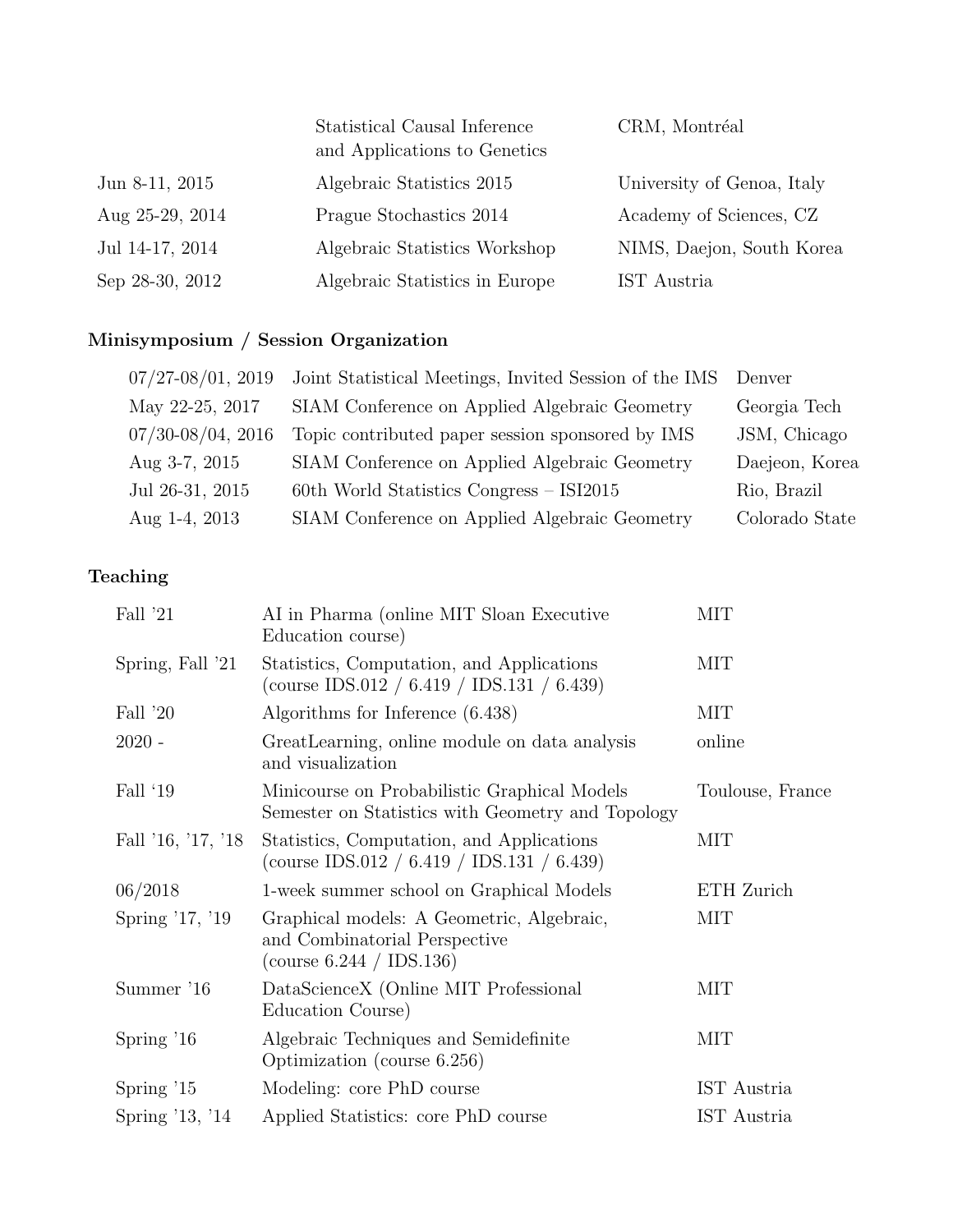| Spring '14, '15 | Convex Optimization: advanced PhD course      | IST Austria          |
|-----------------|-----------------------------------------------|----------------------|
| 06/2013         | 1-week summer school on Algebraic Statistics  | Nordfjordeid, Norway |
| $2006 - 2007$   | Graduate Student Instructor, Advanced Algebra | University of Zurich |
| $2001 - 2006$   | High School and Middle School Teacher         | Switzerland          |

### Students and Postdocs

| PhD students:        | Karren Dai Yang, Adityanarayanan Radhakrishnan,<br>Chandler Squires, Louis Cammarata (Harvard), Jiaqi Zhang,<br>Xinyi Zhang, Daniel Paysan (ETH Zurich), Parmida<br>Davarmanesh, Yitong Tseo                                                                                                                                                                                                                                                                                                                                                                                                                                            |
|----------------------|-----------------------------------------------------------------------------------------------------------------------------------------------------------------------------------------------------------------------------------------------------------------------------------------------------------------------------------------------------------------------------------------------------------------------------------------------------------------------------------------------------------------------------------------------------------------------------------------------------------------------------------------|
| Postdocs:            | Salil Bhate, Neriman Tokcan                                                                                                                                                                                                                                                                                                                                                                                                                                                                                                                                                                                                             |
| MEng students:       | Spencer Compton, George Stefanakis                                                                                                                                                                                                                                                                                                                                                                                                                                                                                                                                                                                                      |
| UROP students:       | Cathy Cai, Sathwik Karnik, Ishika Shah,<br>Michael Truell                                                                                                                                                                                                                                                                                                                                                                                                                                                                                                                                                                               |
| Former PhD students: | Yuhao Wang (Assistant Professor at Tsinghua University)<br>Anastasiya Belyaeva (Google Research)<br>Raj Agrawal (ArbiLex)                                                                                                                                                                                                                                                                                                                                                                                                                                                                                                               |
| Former Postdocs:     | Abraham Martin del Campo (Research Fellow at CIMAT,<br>Guanajuato)<br>Anna Klimova (Statistician at German Cancer Research<br>Center)<br>Fatemeh Mohammadi (Associate Professor at University<br>of Bristol)<br>Patrick Norén (Senior Lecturer at Uppsala University)<br>Liam Solus (Assistant Professor at KTH Stockholm)<br>Kaie Kubjas (Assistant Professor at Aalto University)<br>Elisa Perrone (Assistant Professor at TU Eindhoven)<br>Elina Robeva (Assistant Professor at University of<br>British Columbia)<br>Daniel Bernstein (Assistant Professor at Tulane University)<br>Jan-Christian Huetter (Researcher at Genentech) |
|                      | Former MEng students: Adityanarayanan Radhakrishnan (PhD student, MIT)<br>Ali C. Soylemezoglu (Microsoft)<br>Lawrence J. Sun (Coursera)<br>Abigail Katcoff (Amazon)<br>Uma Roy (Google Brain)                                                                                                                                                                                                                                                                                                                                                                                                                                           |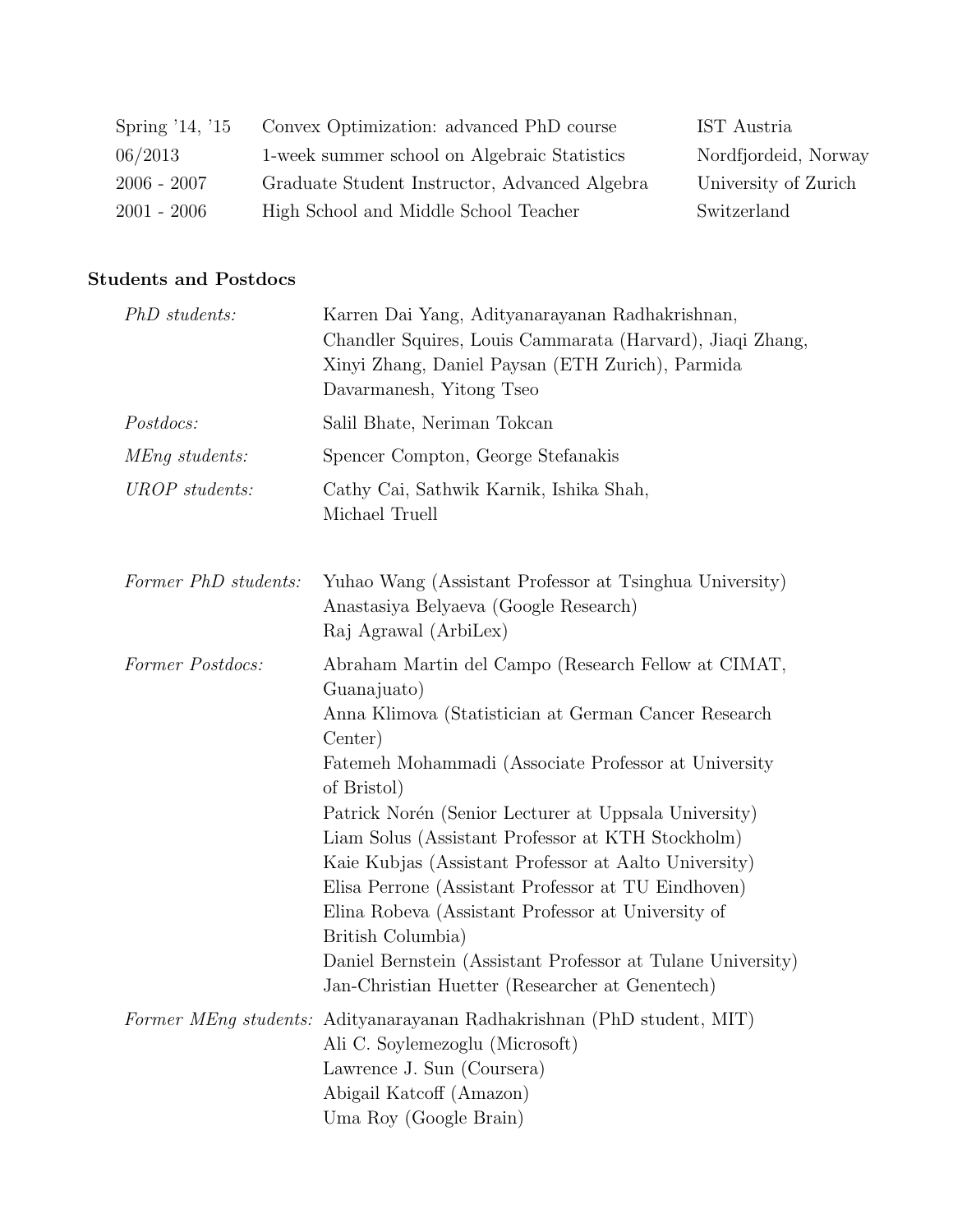|               | Chandler Squires (PhD student, MIT)                     |
|---------------|---------------------------------------------------------|
|               | Basil N. Saeed (PhD student, Stanford)                  |
|               | Neha Prasad (Valo Health)                               |
|               | Eshaan Nichani (PhD student, Princeton)                 |
|               | Annie Yun (Hudson River Trading)                        |
| Former UROPs: | Adityanarayanan Radhakrishnan (PhD student, MIT)        |
|               | Madeleine Duran (PhD student, University of Washington) |
|               | Mehmet T. Savran (Google)                               |
|               | Ali C. Soylemezoglu (Microsoft)                         |
|               | Abigail Katcoff (Amazon)                                |
|               | Chandler Squires (PhD student, MIT)                     |
|               | Basil N. Saeed (PhD student, Stanford)                  |
|               | Neha Prasad (Valo Health)                               |
|               | Eshaan Nichani (PhD student, Princeton)                 |
|               | Annie Yun (Hudson River Trading)                        |
|               | Josh Amaniampong (HAP Capital)                          |
|               | George Stefanakis (MEng student, MIT)                   |

#### Publications

- 93 Zhang, X., Wang, X., Shivashankar, G.V. and Uhler, C., "Integration of spatial transcriptomics with chromatin images using graph-based autoencoder identifies joint biomarkers for Alzheimer's disease", submitted.
- 92 Radhakrishnan, A., Friedman, S.F., Khurshid, S., Ng, K., Batra, P., Lubitz, S., Philippakis, A. and Uhler, C., "Cross-modal autoencoder framework learns holistic representations of cardiovascular state", submitted, preprint available at https://biorxiv.org/cgi/content/short/2022.05.26.493497v1.
- 91 Radhakrishnan, A., Belkin, M. and Uhler, C., "Wide and deep neural networks achieve optimality for classification", submitted, preprint available at https://arxiv.org/abs/2204.14126.
- 90 Truell, M., Huetter, J.-C., Squires, C., Zwiernik, P. and Uhler, C., "Maximum likelihood estimation for Brownian motion tree models based on one sample", submitted, preprint available at https://arxiv.org/abs/2112.00816.
- 89 Jain, S., Radhakrishnan, A. and Uhler, C., "A mechanism for producing aligned latent spaces with autoencoders", submitted, preprint available at https://arxiv.org/abs/2106.15456.
- 88 Agrawal, R., Squires, C., Prasad, N. and Uhler, C., "The DeCAMFounder: Non-linear causal discovery in the presence of hidden variables", submitted, preprint available at https://arxiv.org/abs/2102.07921.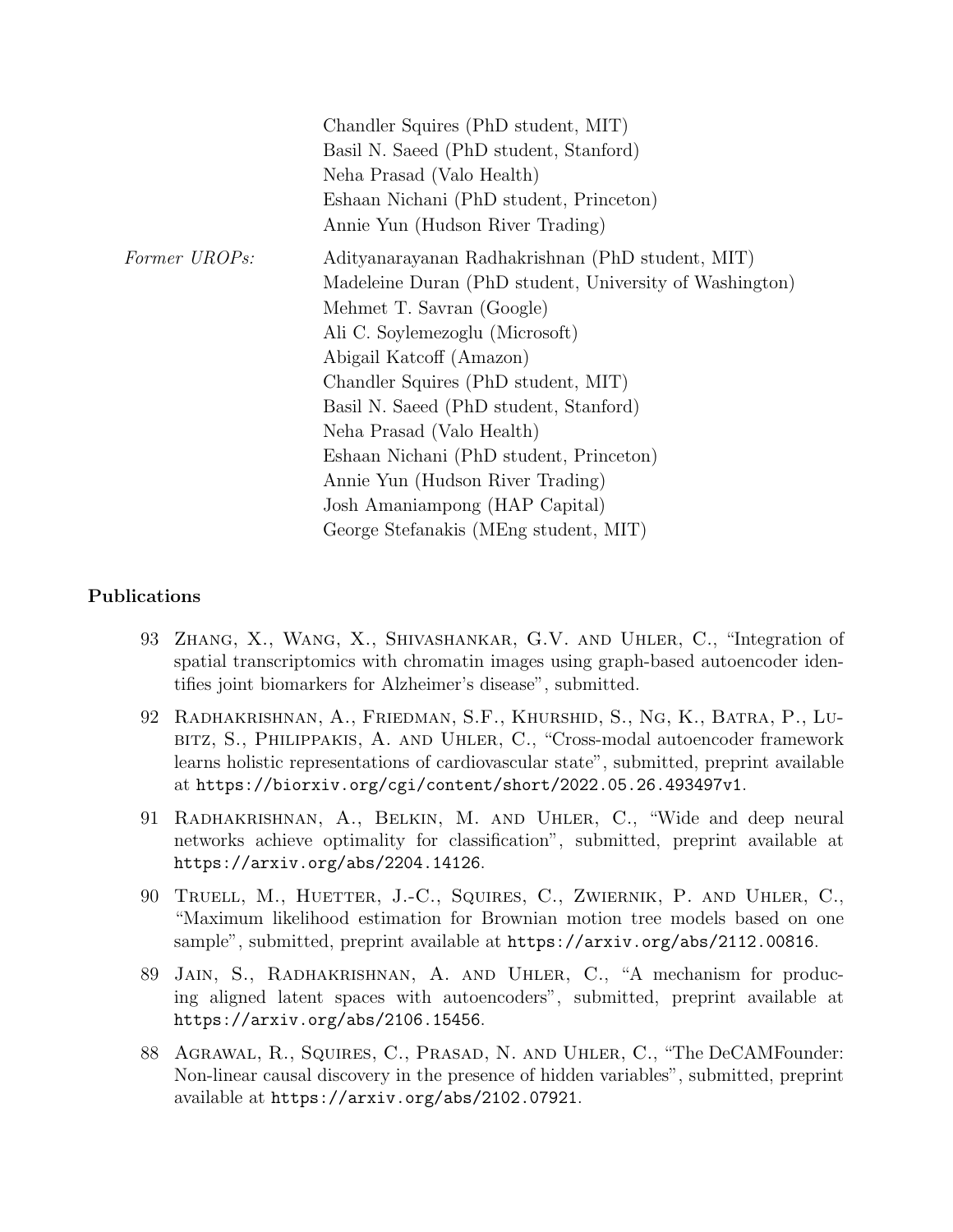- 87 Squires, C., Amaniampong, J. and Uhler, C., "Efficient permutation discovery in causal DAGs", submitted, preprint available at https://arxiv.org/abs/2011.03610.
- 86 Radhakrishnan, A., Belkin, M. and Uhler, C., "Linear convergence and implicit regularization of generalized mirror descent with time-dependent mirrors", submitted, preprint available at https://arxiv.org/abs/2009.08574.
- 85 Squires, C. and Uhler, C., "Causal structure learning: a combinatorial perspective", to appear in Foundations of Computational Mathematics.
- 84 Radhakrishnan, A., Stefanakis, G., Belkin, M. and Uhler, C., "Simple, fast, and flexible framework for matrix completion with infinite width neural networks", Proceedings of the National Academy of Sciences, U.S.A. 119:16 (2022), pp. e2115064119.
- 83 Uhler, C. and Shivashankar, G.V., "Machine learning approaches to single-cell data integration and translation", *Proceedings of the IEEE* 110:5 (2022), pp. 557–576.
- 82 Vlachas, P. R., Arampatzis, G., Uhler, C. and Koumoutsakos, P., "Multiscale simulations of complex systems by learning their effective dynamics", Nature Machine Intelligence 4 (2022), pp. 359–366.
- 81 Novarro, M., Wang, Y., Marques, A.G., Uhler, C. and Segarra, S., "Joint inference of multiple graphs from matrix polynomials", Journal of Machine Learning Research 23 (2022), pp. 1–35.
- 80 Squires, C., Yun, A., Nichani, E. and Uhler, C., "Causal structure discovery between clusters of nodes induced by latent factors", Causal Learning and Reasoning (CLearR 2022).
- 79 Squires, C., Shen, D., Agarwal, A., Shah, D. and Uhler, C., "Causal imputation via synthetic interventions", Causal Learning and Reasoning (CLearR 2022).
- 78 Belyaeva, A., Kubjas, K., Sun, L.J. and Uhler, C., "Identifying 3D genome organization in diploid organisms via Euclidean distance geometry", SIAM Journal on Mathematics of Data Science 4:1 (2022), pp. 204–228.
- 77 Zhang, J., Squires, C. and Uhler, C., "Matching a desired causal state via shift interventions", Advances in Neural Information Processing Systems 34 (NeurIPS 2021).
- 76 SCOTT, S., KRAUSE, A. AND UHLER, C., "Near-optimal multi-perturbation experimental design for causal structure learning", Advances in Neural Information Processing Systems 34 (NeurIPS 2021).
- 75 Glocker, B., Musolesi, M., Richens, J., and Uhler, C., "Causality in digital medicine", *Nature Communications* 12 (2021), pp. 5471.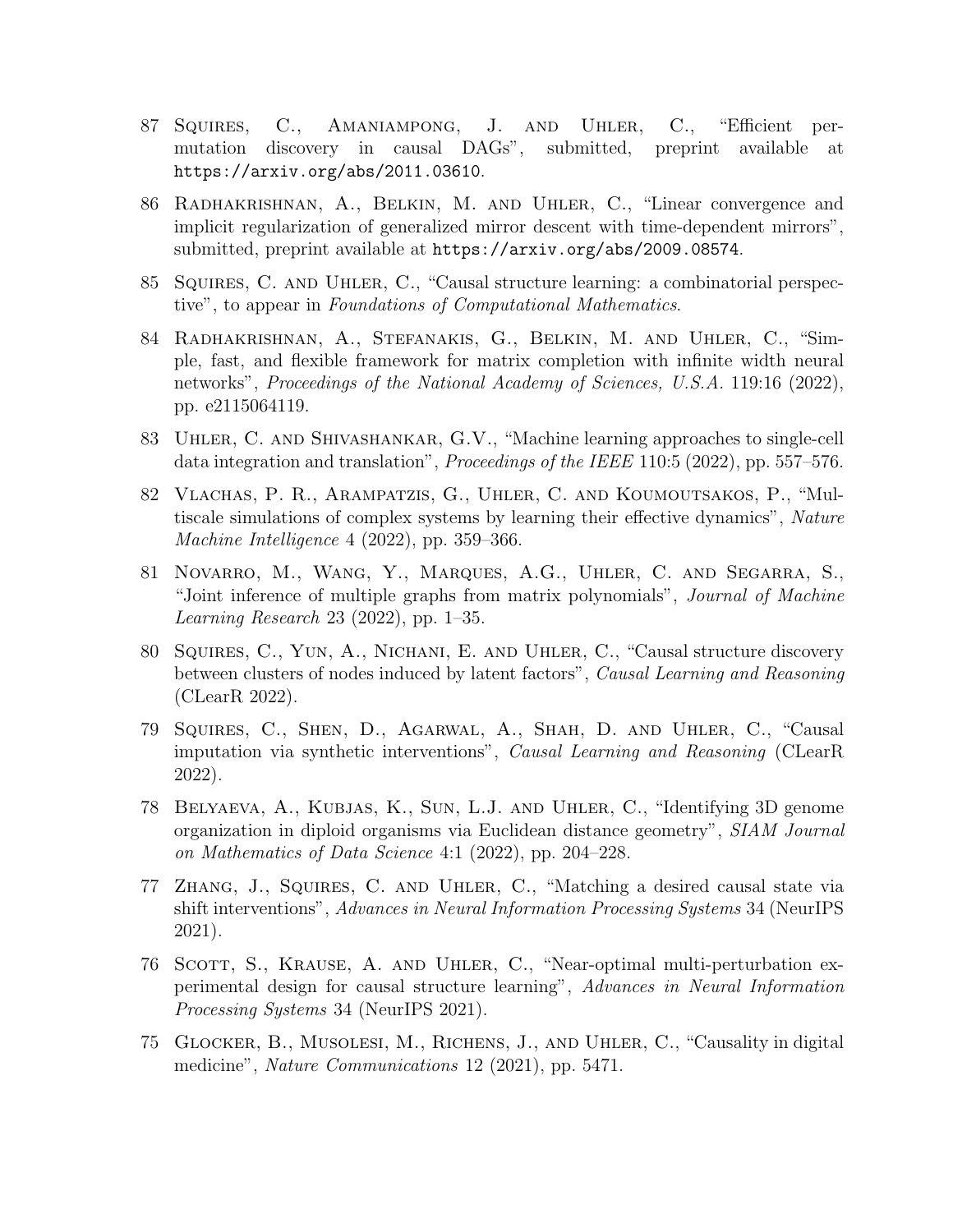- 74 Robeva, E., Sturmfels, B., Tran, N. and Uhler, C., "Maximum likelihood estimation for totally positive log-concave densities", Scandinavian Journal of Statistics 48 (2021), pp. 817–844.
- 73 Lauritzen, S., Uhler, C. and Zwiernik, P., "Total positivity in exponential families with application to binary variables", Annals of Statistics 49 (2021), pp. 1436–1459.
- 72 Nichani, E., Radhakrishnan, A. and Uhler, C., "Do deeper convolutional networks perform better?", ICML Workshop on " Over-Parameterization: Pitfalls and Opportunities" (ICML 2021).
- 71 Radhakrishnan, A., Nichani, E., Bernstein, D. and Uhler, C., "On alignment in deep linear neural networks", ICML Workshop on "Over-Parameterization: Pitfalls and Opportunities" (ICML 2021).
- 70 Radhakrishnan, A., Belkin, M. and Uhler, C., "Local quadratic convergence of stochastic gradient descent with adaptive step size", ICML Workshop on "Beyond First-Order Methods in Machine Learning Systems" (ICML 2021).
- 69 Yang, K., Goldman, S., Jin, W., Lu, A., Barzilay, R., Jaakkola, T. and Uhler, C., "Improved conditional flow models for molecule to image synthesis", Conference on Computer Vision and Pattern Recognition (CVPR 2021).
- 68 Belyaeva, A., Squires, C. and Uhler, C., "DCI: Learning causal differences between gene regulatory networks", Bioinformatics (2021), btab167.
- 67 Solus, L., Wang, Y. and Uhler, C., "Consistency guarantees for greedy permutation-based causal inference algorithms", Biometrika 108 (2021), pp. 795– 814.
- 66 Belyaeva, A., Cammarata, L., Radhakrishnan, A., Squires, C., Yang, K. D., Shivashankar, G. V. and Uhler, C., "Causal network models of SARS-CoV-2 expression and aging to identify candidates for drug repurposing", Nature Communications 12 (2021), 1024.
- 65 Yang, K. D., Belyaeva, A., Venkatchalapathy, S., Damodaran, K., Radhakrishnan, A., Katcoff, A., Shivashankar, G. V. and Uhler, C., "Multidomain translation between single-cell imaging and sequencing data using autoencoders", Nature Communications 12 (2021), 31.
- 64 Uhler C. and Shivashankar G. V., "Mechanogenomic coupling of lung tissue stiffness, EMT and coronavirus pathogenicity", Current Opinion in Solid State and Materials Science 25 (2021), pp. 100874.
- 63 Sturmfels, B., Uhler, C. and Zwiernik, P., "Brownian motion tree models are toric", Kybernetika (special issue for Frantisek Matus) 56 (2020), pp. 1154–1175.
- 62 Radhakrishnan, A., Belkin, M. and Uhler, C., "Overparameterized neural networks implement associative memory", Proceedings of the National Academy of Sciences, U.S.A. 117 (2020), pp. 27162–27170.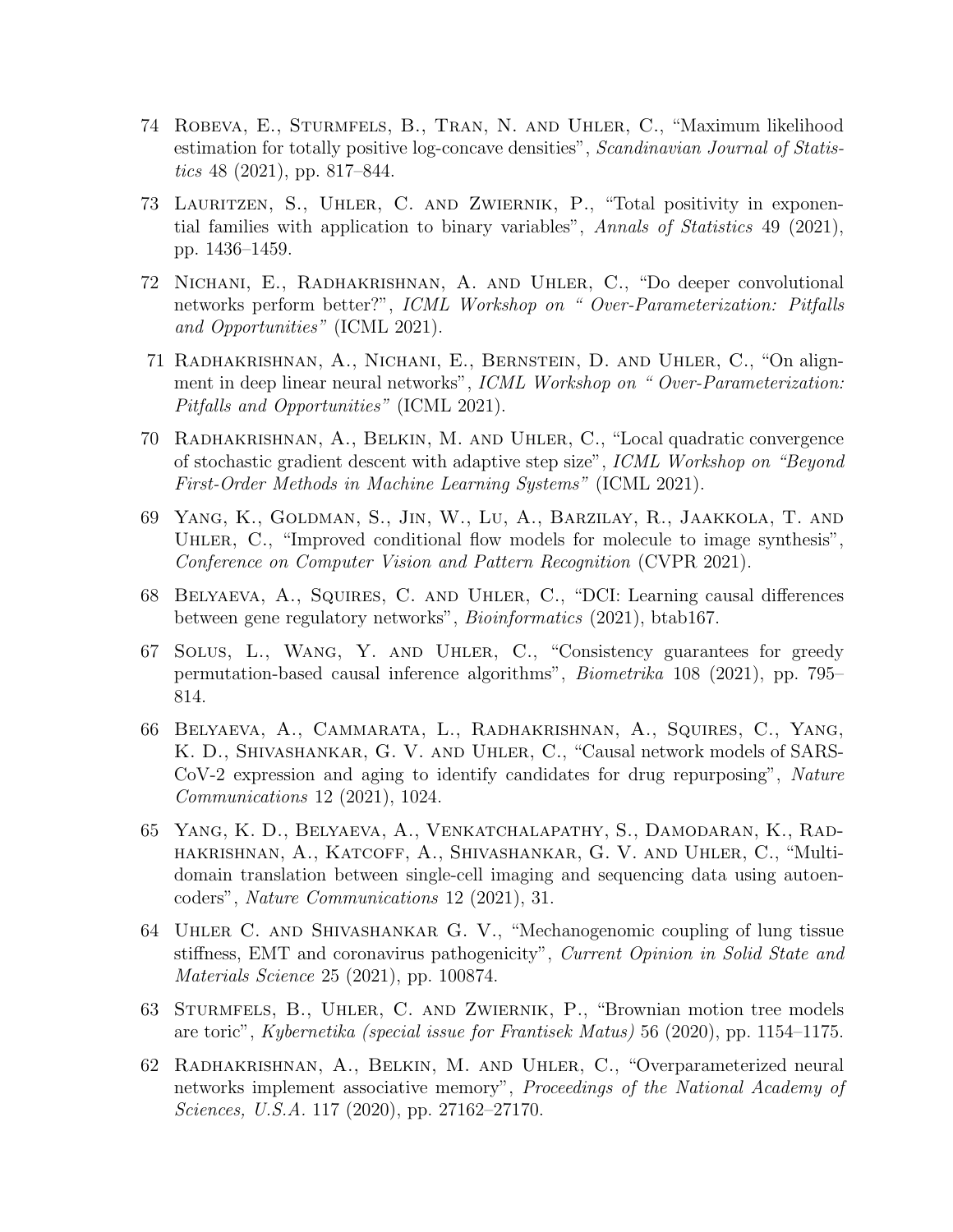- 61 Agrawal, R., Roy, U. and Uhler, C., "Covariance matrix estimation under total positivity for portfolio selection", Journal of Financial Econometrics (2020), nbaa018.
- 60 Saeed, B., Belyaeva, A., Wang, Y. and Uhler, C., "Anchored causal inference in the presence of measurement error", Proceedings of the Thirty-Sixth Conference on Uncertainty in Artificial Intelligence (UAI 2020).
- 59 Squires, C., Wang, Y. and Uhler, C., "Permutation-based causal structure learning with unknown intervention targets", Proceedings of the Thirty-Sixth Conference on Uncertainty in Artificial Intelligence (UAI 2020).
- 58 Saeed, B., Panigrahi, S. and Uhler, C., "Causal structure discovery from distributions arising from mixtures of DAGs", Proceedings of Machine Learning Research 119 (ICML 2020).
- 57 Prasad, N., Yang, K.D. and Uhler, C., "Optimal transport using GANs for lineage tracing", Workshop on Computational Biology, International Conference on Machine Learning (ICML 2020).
- 56 Wang, Y., Segarra, S. and Uhler, C., "High-dimensional joint estimation of multiple directed Gaussian graphical models", *Electronic Journal of Statistics* 14 (2020), pp. 2439–2483.
- 55 Bernstein, D. I., Saeed, B., Squires, C. and Uhler, C., "Ordering-based causal structure learning in the presence of latent variables", Proceedings of Machine Learning Research 108 (AISTATS 2020), pp. 4098–4108.
- 54 Wang, Y., Roy, U. and Uhler, C., "Learning high-dimensional Gaussian graphical models under total positivity without tuning parameters", Proceedings of Machine Learning Research 108 (AISTATS 2020), pp. 2698–2708.
- 53 Yang, K. D., Damodaran, K., Venkatchalapathy, S., Soylemezoglu, A. C., Shivashankar, G. V. and Uhler, C., "Predicting cell lineages using autoencoders and optimal transport", PLoS Computational Biology 16 (2020), e1007828.
- 52 Uhler, C. and Shivashankar, G. V., "Mechano-genomic regulation of coronaviruses and its interplay with ageing", Nature Reviews Molecular Cell Biology 21 (2020), pp. 247-248.
- 51 CASANELLAS, M., PETROVIĆ, S. AND UHLER, C., "Algebraic statistics in practice: Applications to networks", Annual Review of Statistics and its Applications 7 (2020), pp. 227–250.
- 50 Yang, K. D. and Uhler, C., "Multi-domain translation by learning uncoupled autoencoders", Computational Biology Workshop, International Conference on Machine Learning 2019.
- 49 Radhakrishnan, A., Yang, K. D., Belkin, M. and Uhler, C., "Memorization in overparameterized autoencoders", Deep Phenomena Workshop, International Conference on Machine Learning 2019.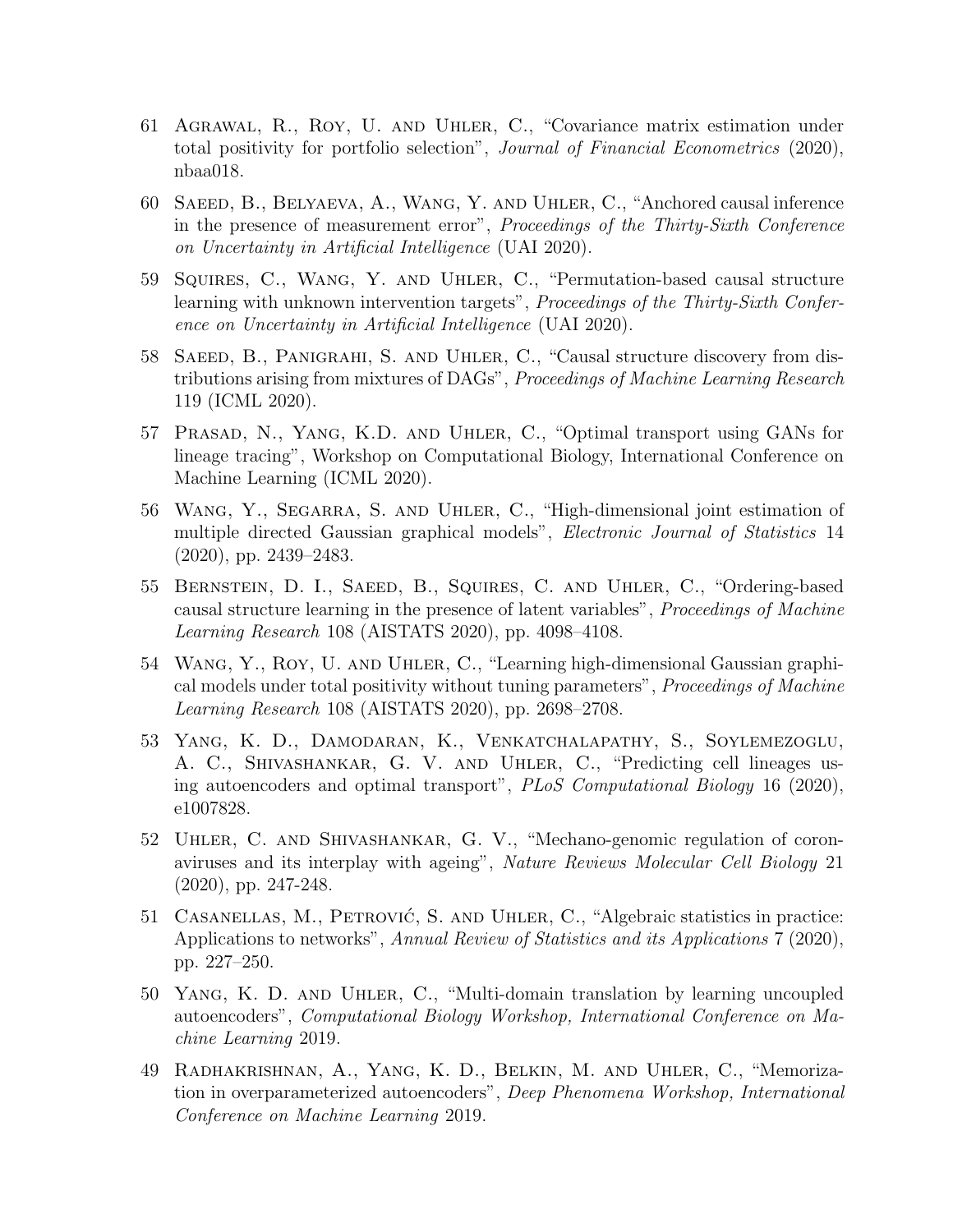- 48 Perrone, E., Solus, L. and Uhler, C., "Geometry of discrete copulas", Journal of Multivariate Analysis 172 (2019), pp. 162–179.
- 47 Lauritzen, S., Uhler, C. and Zwiernik, P., "Maximum likelihood estimation in Gaussian models under total positivity", Annals of Statistics 47 (2019), pp. 1835– 1863.
- 46 Agrawal, R., Squires, C., Yang, K. D., Shanmugam, K. and Uhler, C., "ABCD-Strategy: Budgeted experimental design for targeted causal structure discovery", Proceedings of Machine Learning Research 89 (AISTATS 2019), pp. 3400–3409.
- 45 Katz-Rogozhnikov, D., Shanmugam, K., Squires, C. and Uhler, C., "Size of interventional Markov equivalence classes in random DAG models", Proceedings of Machine Learning Research 89 (AISTATS 2019), pp. 3234–3243.
- 44 Yang, K. D. and Uhler, C., "Scalable unbalanced optimal transport using generative adversarial networks", International Conference on Learning Representations (ICLR 2019).
- 43 Richards, D. and Uhler, C., "Loading monotonicity of weighted premiums, and total positivity properties of weight functions", Journal of Mathematical Analysis and Applications, 475 (2019), pp. 532–553.
- 42 UHLER, C. AND RICHARDS, D., "Generalized Fréchet bounds for cell entries in multidimensional contingency tables", Journal of Algebraic Statistics (special issue for Stephen E. Fienberg) 10 (2019), pp. 1–12.
- 41 Robeva, E., Sturmfels, B. and Uhler, C., "Geometry of log-concave density estimation", *Discrete* & Computational Geometry 61 (2019), pp. 136–160.
- 40 Uhler, C., "Gaussian graphical models: An algebraic and geometric perspective", book chapter in Handbook of Graphical Models, CRC Press (2019).
- 39 Radhakrishnan, A., Durham, C., Soylemezoglu, A. and Uhler, C., "PatchNet: Interpretable neural networks for image classification", Machine Learning for Health (ML4H) Workshop, Neural Information Processing Systems (2018).
- 38 Wang, Y., Squires, C., Belyaeva, A. and Uhler, C., "Direct estimation of differences in causal graphs", Advances in Neural Information Processing Systems 31 (2018).
- 37 Agrawal, R., Broderick, T. and Uhler, C., "Minimal I-MAP MCMC for scalable structure discovery in causal DAG models", Proceedings of Machine Learning Research 80 (ICML 2018), pp. 89–98.
- 36 YANG, K. D., KATCOFF, A. AND UHLER, C., "Characterizing and learning equivalence classes of causal DAGs under interventions", Proceedings of Machine Learning Research 80 (ICML 2018), pp. 5537–5546.
- 35 Radhakrishnan, A., Solus, L. and Uhler, C., "Counting Markov equivalence classes for DAG models on trees", Discrete Applied Mathematics 244 (2018), pp. 170– 185.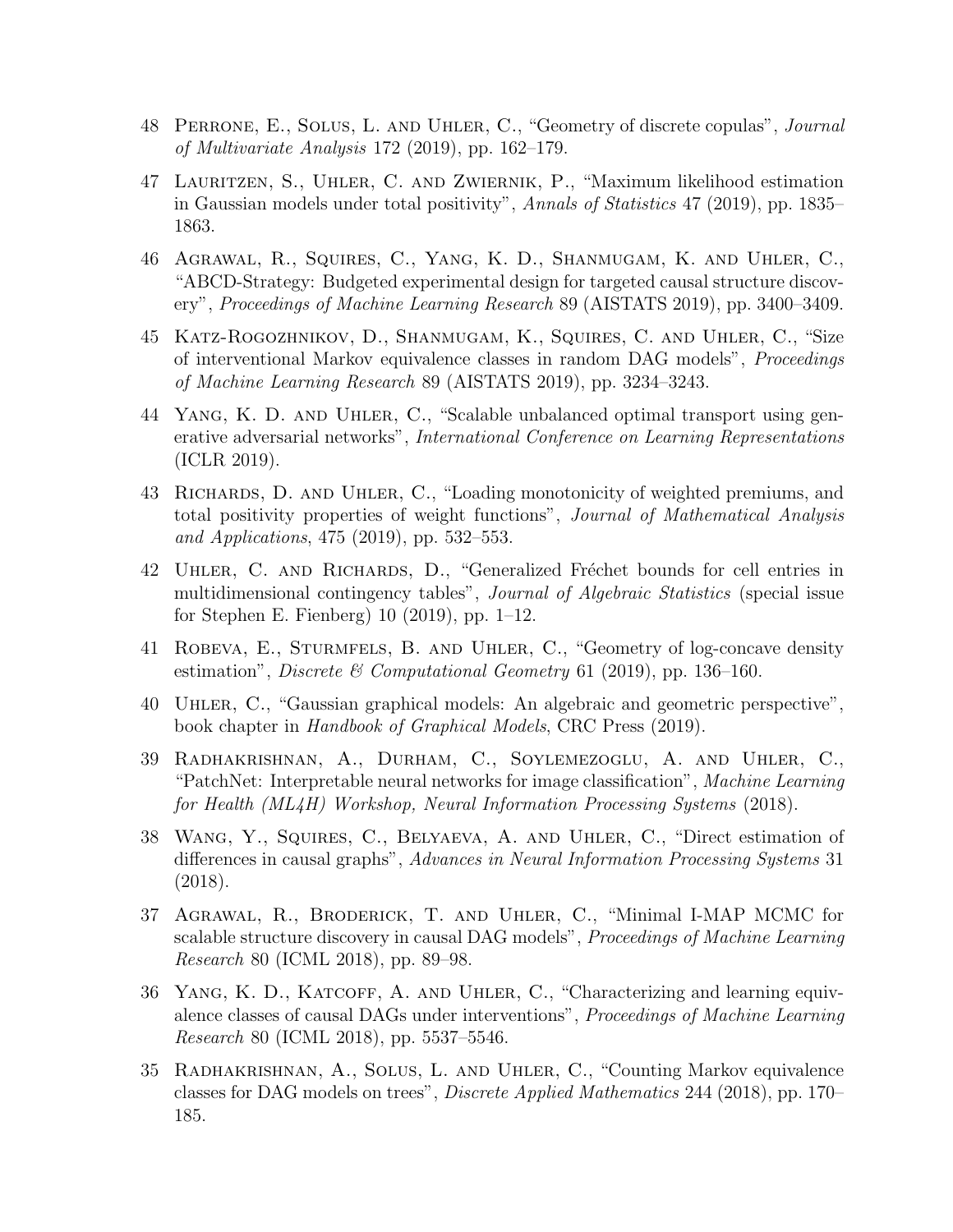- 34 RASKUTTI, G. AND UHLER, C., "Learning directed acyclic graphs based on sparsest permutations", Stat 7 (2018), e183.
- 33 Uhler, C. and Shivashankar, G.V., "Nuclear mechanopathology and cancer diagnosis", Trends in Cancer 4 (2018), pp. 320–331.
- 32 MOHAMMADI, F., UHLER, C., WANG, C. AND YU, J., "Generalized permutohedra from probabilistic graphical models", SIAM Journal on Discrete Mathematics 32 (2018), pp. 64–93.
- 31 Uhler, C., Lenkoski, A. and Richards, D., "Exact formulas for the normalizing constants of Wishart distributions for graphical models", Annals of Statistics 46  $(2018)$ , pp. 90–118.
- 30 Wang, Y., Solus, L., Yang, K. D. and Uhler, C., "Permutation-based causal inference algorithms with interventions", Advances in Neural Information Processing Systems 30 (2017).
- 29 Segarra, S., Wang, Y., Uhler, C. and Marques, A. G., "Joint inference of networks from stationary graph signals", Asilomar Conference on Signals, Systems, and Computers (2017), pp. 975–979.
- 28 Radhakrishnan, A., Damodaran, D., Soylemezoglu, A. C., Uhler, C. and Shivashankar, G. V., "Machine learning for nuclear mechano-morphometric biomarkers in cancer diagnosis", Scientific Reports 7 (2017), article nr. 17946.
- 27 Drton, M., Kahle, T., Sturmfels, B. and Uhler, C., "Algebraic Statistics" Oberwolfach Reports 14.2 (2017), pp. 1207–1279.
- 26 Belyaeva, A., Venkatachalapathy, S., Nagarajan, M., Shivashankar, G. V. and Uhler, C., "Network analysis identifies chromosome intermingling regions as regulatory hotspots for transcription", Proceedings of the National Academy of Sciences, U.S.A 114 (2017), pp. 13714–13719.
- 25 Uhler, C. and Shivashankar, G.V., "Regulation of genome organization and gene expression by nuclear mechanotransduction", Nature Reviews Molecular Cell Biology, 18 (2017), pp. 717–727.
- 24 Uhler, C. and Shivashankar, G.V., "Chromosome intermingling: Mechanical hotspots for genome regulation", *Trends in Cell Biology*, 27 (2017), pp. 810–819.
- 23 Zwiernik, P., Uhler, C. and Richards, D., "Maximum likelihood estimation for linear Gaussian covariance models", Journal of the Royal Statistical Society Series B, 79 (2017), pp. 1269–1292.
- 22 Wang, Y., Nagarajan, M., Uhler, C. and Shivashankar, G.V., "Orientation and repositioning of chromosomes correlate with cell geometry-dependent gene expression", *Molecular Biology of the Cell*, 28 (2017), pp. 1997–2009.
- 21 Radhakrishnan, A., Solus, L. and Uhler, C., "Counting Markov equivalence classes by number of immoralities", Proceedings of the Thirty-Third Conference on Uncertainty in Artificial Intelligence (UAI), (2017).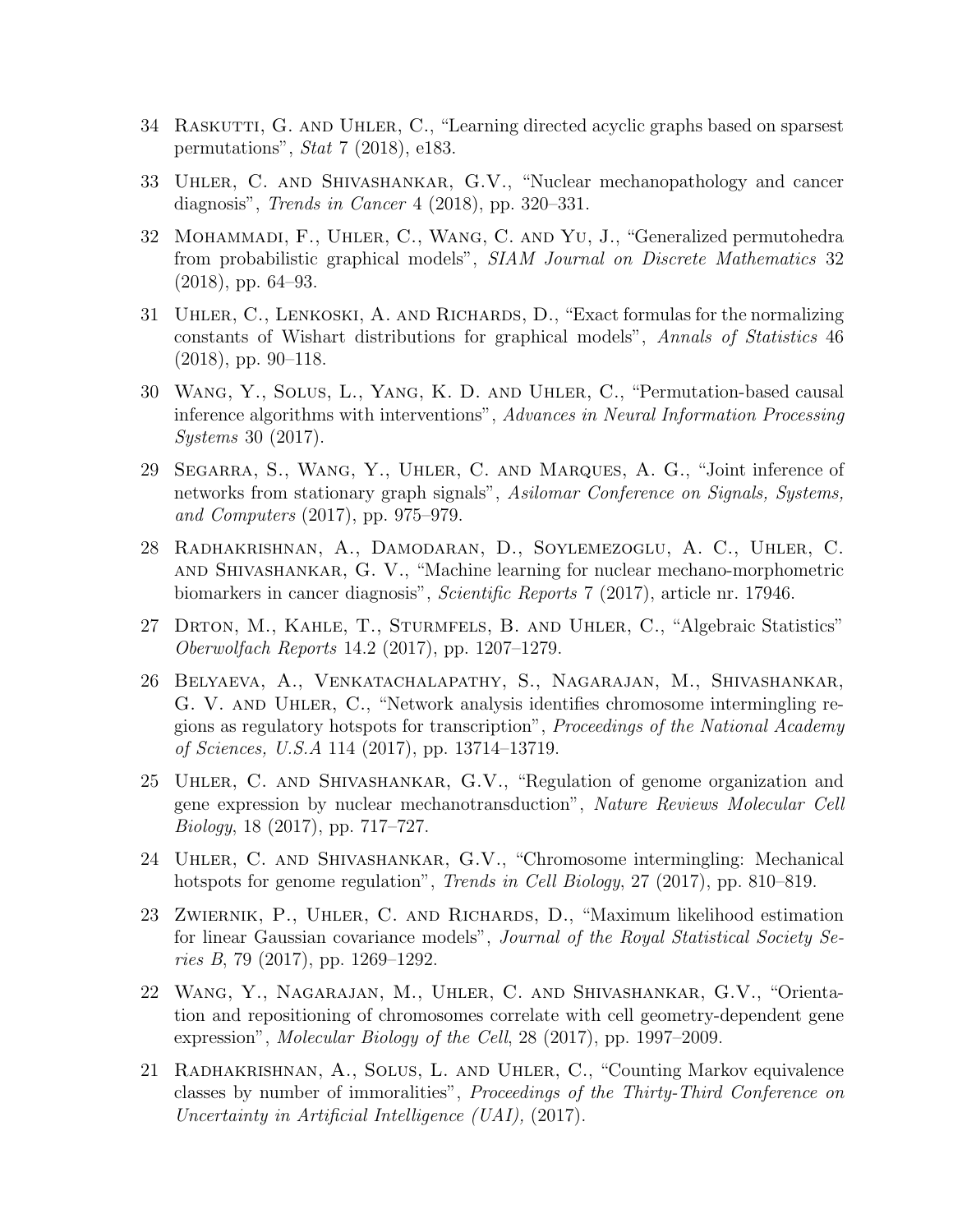- 20 Fallat, S., Lauritzen, S., Sadeghi, K., Uhler, C., Wermuth, N. and ZWIERNIK, P., "Total positivity in Markov structures", Annals of Statistics, 45 (2017), pp. 1152–1184.
- 19 Martin del Campo, A., Cepeda, S. and Uhler, C., "Exact goodness-of-fit testing for the Ising model", Scandinavian Journal of Statistics, 44 (2017), pp. 285– 306.
- 18 Solus, L., Uhler, C. and Yoshida, R., "Extremal positive semidefinite matrices for graphs without  $K_5$  minors", Linear Algebra and its Applications, 509 (2016), pp. 247–275.
- 17 Uhler, C. and Shivashankar, G.V., "Geometric control and modeling of genome reprogramming", BioArchitecture, 6 (2016), pp. 76–84.
- 16 Michalek, M., Sturmfels, B., Uhler, C. and Zwiernik, P., "Exponential varieties", Proceedings of the London Mathematical Society, 112 (2016), pp. 27–56.
- 15 Klimova, A., Uhler, C. and Rudas, T., "Faithfulness and learning of hypergraphs from discrete distributions", Journal of Computational Statistics and Data Analysis, 87 (2015), pp. 57–72.
- 14 LIN, S., UHLER, C., STURMFELS, B. AND BÜHLMANN, P., "Hypersurfaces and their singularities in partial correlation testing", Foundations of Computational Mathematics, 14 (2014), pp. 1079–1116.
- 13 Yu, F., Rybar, M., Uhler, C. and Fienberg, S. E., "Differentially private logistic regression for detecting multiple-SNP association in GWAS databases", Privacy in Statistical Databases, 8744 (2014), pp. 170–184.
- 12 Iglesias-Ham, M., Kerber, M. and Uhler, C., "Sphere packing with limited overlap", Proc. 26th Canadian Conference on Computational Geometry, Halifax, Nova Scotia (2014), pp. 155–161.
- 11 YU, F., FIENBERG, S. E., SLAVKOVIĆ, A. AND UHLER, C., "Scalable privacypreserving data sharing methodology for genome-wide association studies", Journal of Biomedical Informatics, 50 (2014), pp. 133–141.
- 10 Uhler, C. and Wright, S. J., "Packing ellipsoids with overlap", SIAM Review, 55 (2013), pp. 671–706. (selected as Research Spotlight).
- 9 UHLER, C., RASKUTTI, G., BÜHLMANN, P. AND YU, B., "Geometry of faithfulness assumption in causal inference", Annals of Statistics 41 (2013), pp. 436–463.
- 8 UHLER, C., FIENBERG, S. E. AND SLAVKOVIĆ, A., "Privacy-preserving data sharing for genome-wide association studies", Journal of Privacy and Confidentiality 5 (2013), pp. 137–166.
- 7 Uhler, C., "Geometry of maximum likelihood estimation in Gaussian graphical models", Annals of Statistics 40 (2012), pp. 238–261.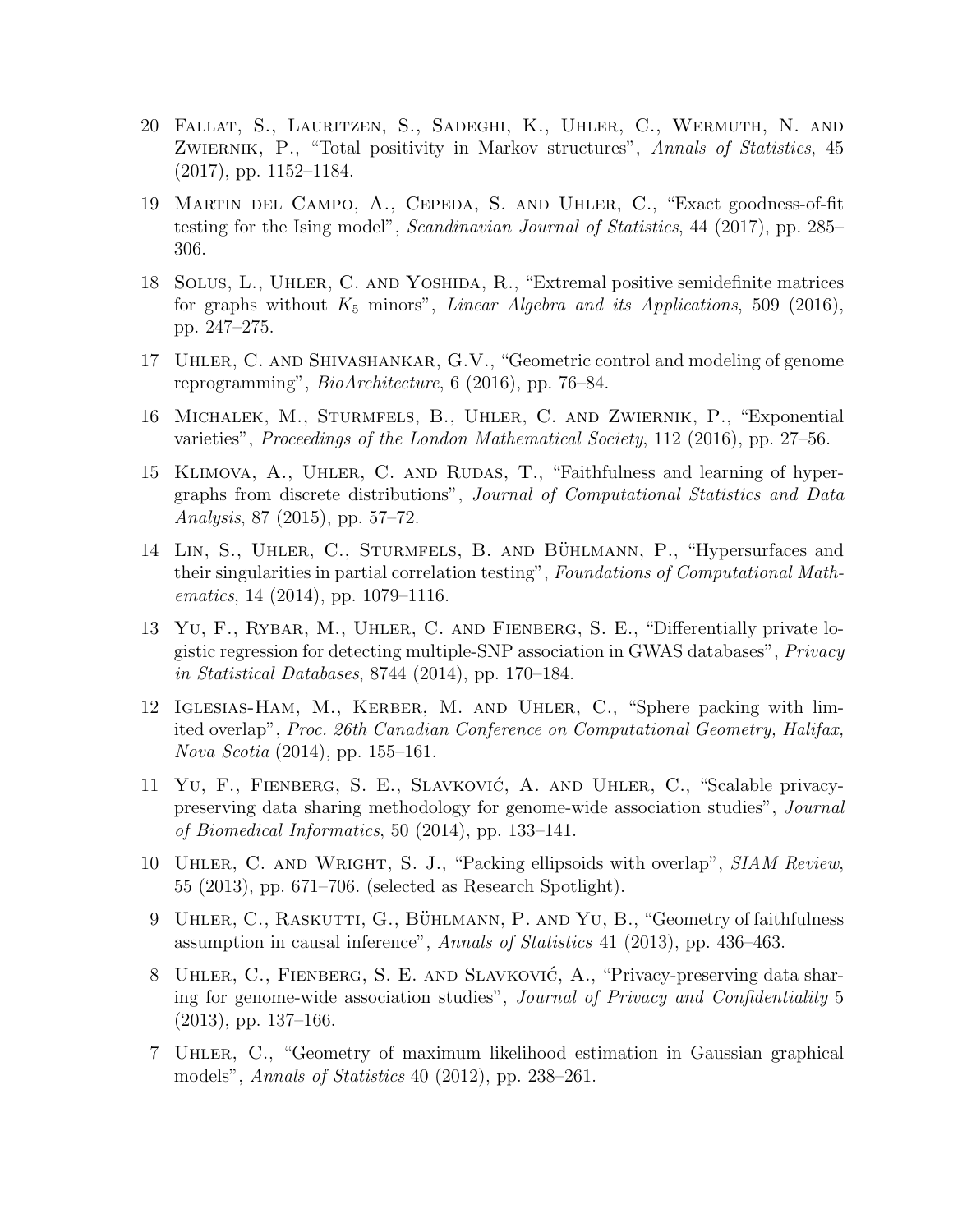- 6 FIENBERG, S. E. SLAVKOVIĆ, A. AND UHLER, C., "Privacy preserving GWAS data sharing", Proc. 11th IEEE International Conference on Data Mining, Vancouver, Canada (2011), pp. 628-635.
- 5 Malaspinas, A. and Uhler, C., "Detecting epistasis via Markov bases", Journal of Algebraic Statistics 2 (2011), pp. 36–53.
- 4 Sturmfels, B. and Uhler, C., "Multivariate Gaussians, semidefinite matrix completion and convex algebraic geometry", Annals of the Institute of Statistical Mathematics 62 (2010), pp. 603–638.
- 3 Evans, S. N., Sturmfels, B. and Uhler, C., "Commuting birth-and-death processes", Annals of Applied Probability 20 (2010), pp. 238–266.
- 2 Uhler, C., "Mastitis in dairy production: Estimation of sensitivity, specificity and disease prevalence in the absence of a gold standard," Journal of Agricaltural, Biological, and Environmental Statistics 14 (2009), pp. 79–98.
- 1 Green, R. E., Malaspinas, A., Krause, J., Briggs, A. W., Johnson, P. L., UHLER, C., MEYER, M., GOOD, J. M., MARICIC, T., STENZEL, U., PRÜFER, K., Siebauer, M., Burbano, H. A., Ronan, M., Rothberg, J. M., Egholm, M., RUDAN, P., BRAJKOVIĆ, D., KUĆAN, Z., GUSIĆ, I., WIKSTRÖM, M., LAAKKOnen, L., Kelso, J., Slatkin, M., and Pääbo, S., "A complete Neandertal mitochondrial genome sequence determined by high-throughput sequencing", Cell 134 (2008), pp. 416–426.

#### In the News

- 09/2021 MIT News: Research collaboration puts climate-resilient crops in sight.
- 04/2021 NPR Here and Now (Interview): New artificial intelligence center seeks to unravel the mysteries of disease.
- 04/2021 Theory and Practice, GV and Google AI Podcast (Interview).
- 04/2021 MIT News: Seeking the cellular mechanisms of disease, with help from machine learning.
- 03/2021 Boston Globe Article: Broad Institute launches new initiative to fight diseases with artificial intelligence.
- 02/2021 MIT News: A machine-learning approach to finding treatment options for Covid-19.
- 07/2020 MIT News: The tenured engineers of 2020.

#### Plenary / Keynote Talks

- 03/2022 Simons Institute Richard M. Karp Distinguished Lecture
- 12/2021 NeurIPS Workshop: Optimal Transport and Machine Learning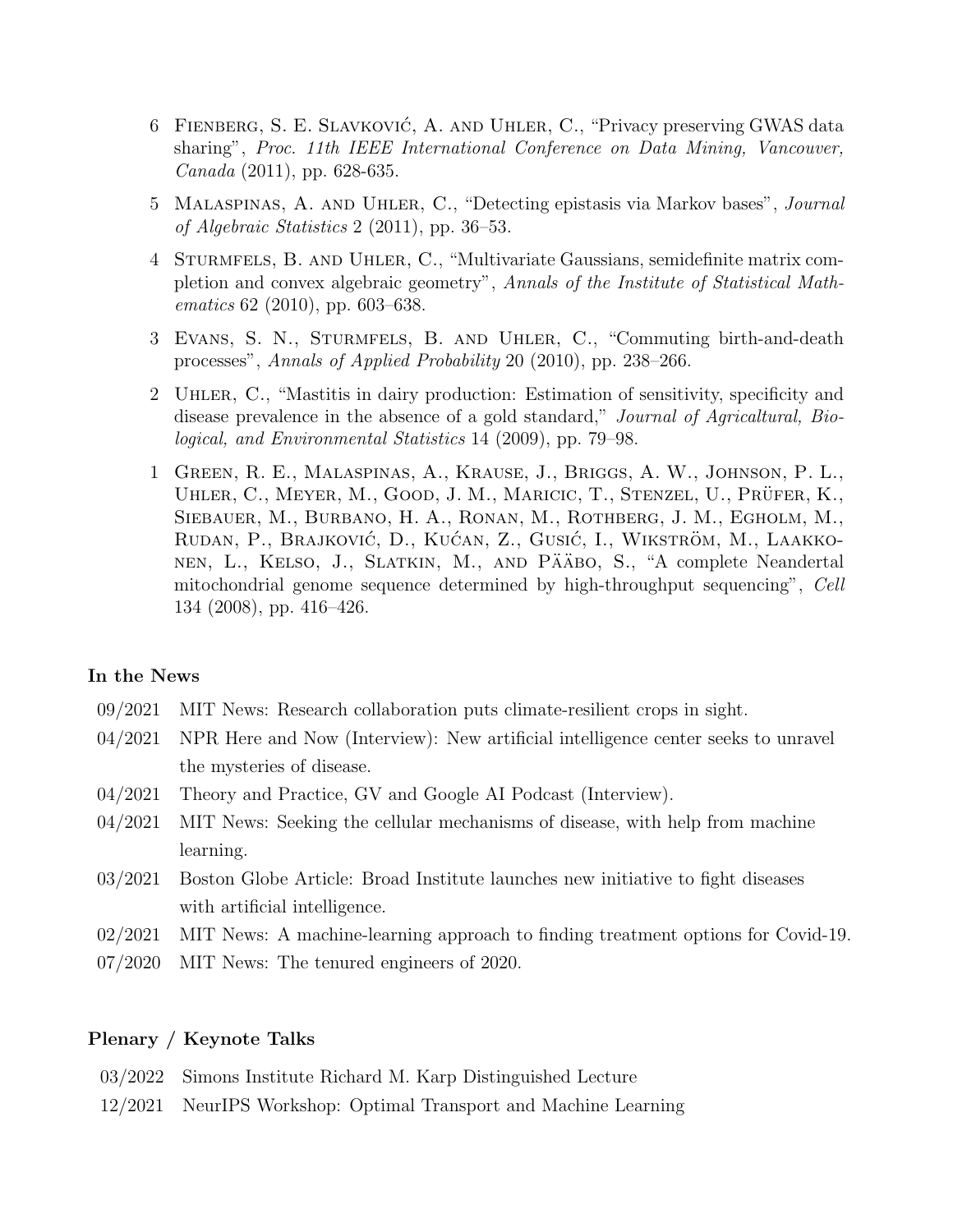- 10/2021 AstraZenetca R&I Data Day.
- 10/2021 Inaugural Gaul-Lecture, Karlsruhe Institute of Technology, Germany.
- 09/2021 German Probability and Statistics Days.
- 01/2021 Foundations of Computational Mathematics (FoCM virtual).
- 12/2020 NeurIPS Causality Workshop.
- 07/2020 BioC 2020 (Bioconductor Conference virtual).
- 07/2020 Personalized Health Technologies Conference (virtual).
- 02/2020 Bosch Distinguished Lecture on AI, Renningen, Germany.
- 08/2019 Data Learning and Inference (DALI), San Sebastian, Spain.
- 07/2019 41st Conference on Stochastic Processes and their Applications. Northwestern University.
- 05/2019 EMBO Single Cell Biology Workshop. Tokyo, Japan.
- 01/2019 Keystone Symposium on Single-Cell Biology. Breckenridge, Colorado.
- 06/2018 11th Annual Meeting of the Society for Financial Econometrics (SoFiE). Lugano.
- 08/2017 SIAM Conference on Applied Algebraic Geometry. Georgia Tech University.
- 08/2016 5th International Conference on Continuous Optimization (ICCOPT). Tokyo.
- 07/2015 Current Trends on Gröbner Bases. Osaka, Japan.
- 06/2015 Conference on Effective Methods in Algebraic Geometry (MEGA). Trento.
- 06/2012 Algebraic Statistics in the Alleghenies. Penn State University

#### Other Invited Talks

- 04/2022 Joint MGB-MIT Conference on AI Cures
- 04/2022 Statistics Seminar, MIT
- 04/2022 Statistics Seminar, University of Toronto
- 03/2022 Quantitative Biology Seminar, Cambridge University
- 03/2022 AI & Fundamentals Seminar Series, University of British Columbia
- 02/2022 Pitt-CMU seminar series on Machine Learning in Medicine (MLxMed)
- 02/2022 Statistics Seminar, Stanford
- 01/2022 SLAS (Society for Laboratory Automation and Screening) Conference 2022
- 12/2021 NeurIPS Workshop: Causal Inference and Machine Learning: Why Now?
- $12/2021$  AI  $\times$  Cancer Workshop
- 11/2021 The Power of Women in Deep Learning (MDLW04)
- 11/2021 Takeda AI/ML Program
- 11/2021 Seminar, ECE Department, Rice University
- 11/2021 National Academies Math in ML/AI Symposium
- 11/2021 Conference on the Mathematics of Deep Learning (DeepMath 2021)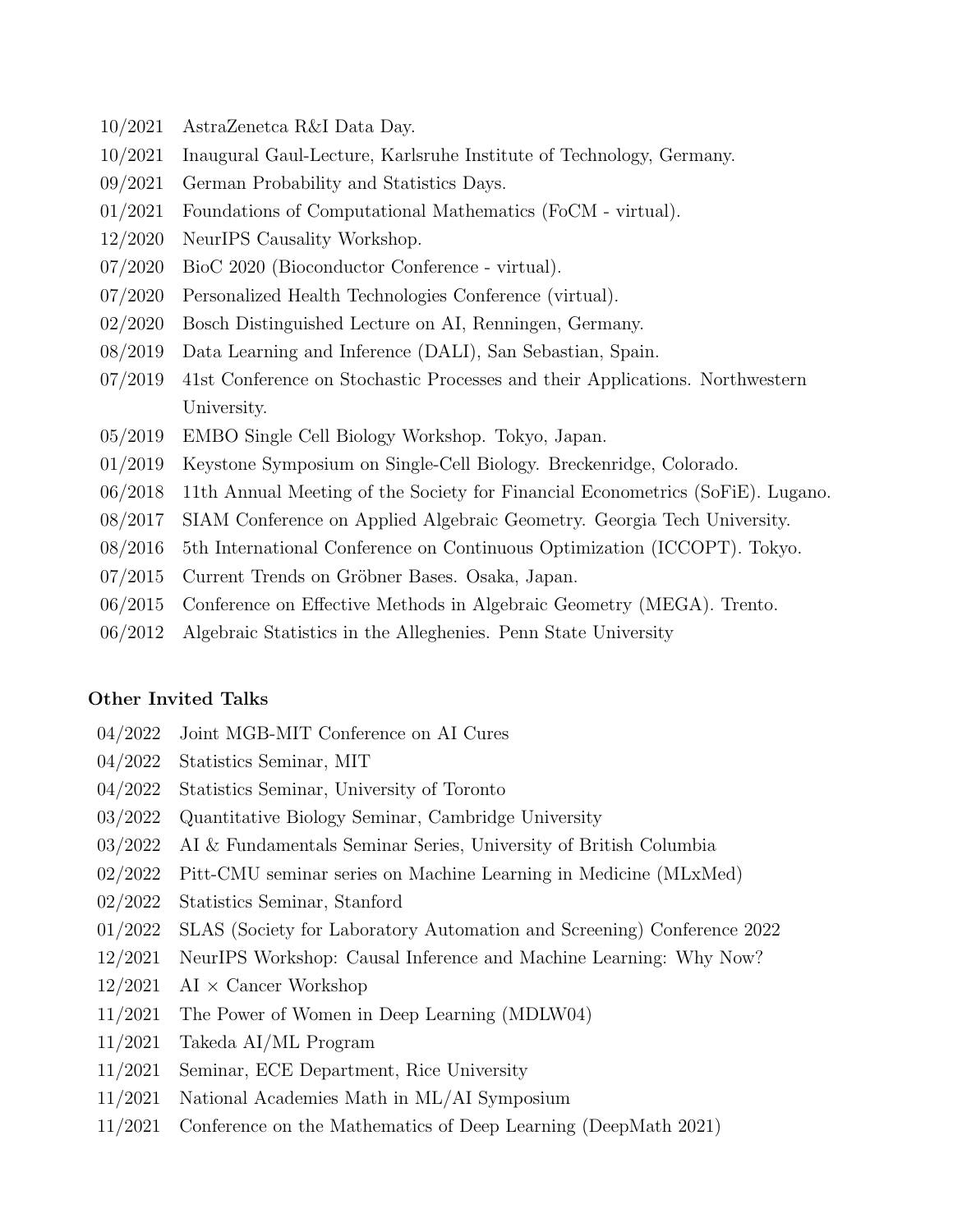- 11/2021 Jonathan Kraft Prize for Excellence in Cancer Research Symposium
- 10/2021 Genomic & Precision Medicine Forum Series, Duke University
- 10/2021 UPF Biomedical Research Symposium
- 10/2021 Novartis Symposium: Data Science in Chemical Biology & Therapeutics
- 08/2021 ICERM Workshop on Advances in Theory and Algorithms for Deep Reinforcement Learning
- 07/2021 Immunai Symposium: ML & Single-cell Genomics in Academic and Industry Settings
- 07/2021 SIAM SAGA: Seminar on Applied Geometry and Algebra
- 07/2021 Sanofi Executive Education Program
- 07/2021 Seminar, OxCSML, Oxford University
- 05/2021 Frontiers in Causal Inference in Data Science: Perspectives from Leaders in Tech and Academia.
- 05/2021 Web-Seminar Series on Applications of Geometry and Topology.
- 05/2021 CANSSI-NISS sponsored Health Data Science Workshop.
- 04/2021 Seminar, Foundations of Data Science Institute.
- 04/2021 Women in Theoretical Machine Learning Symposium.
- 04/2021 MADD Seminar, UC Davis.
- 04/2021 csBio Research Seminar, Sloan Kettering Institute.
- 04/2021 Colloquium, Google Brain.
- 03/2021 Data Science Colloquium, Ecole Normale, Paris.
- 03/2021 Seminar, MIT-IBM Watson AI Lab.
- 03/2021 Seminar, IBM Zurich.
- 02/2021 Physical Genomics Workshop, Telluride.
- 02/2021 IACS Seminar Series, Harvard University.
- $02/2021$  Seminar, Instituto Superior Técnico Lisbon.
- 01/2021 Winter School on Geometric Constraint Systems, Fields Institute.
- 01/2021 Joint Mathematics Meeting, Foundations of Data Sciences, Washington DC.
- 12/2020 Fulcrum Therapeutics.
- 10/2020 Virtual Mechanogenomics Seminar.
- 10/2020 AI Cures Drug Discovery Conference, MIT.
- 10/2020 Cell Circuits Seminar, Broad Institute.
- 10/2020 Biostatistics Seminar, Columbia University.
- 10/2020 Functional Organization of the Cell Nucleus, FMI.
- 09/2020 Machine Learning Frontiers in Precision Medicine, summer school, Belgium.
- 09/2020 Statistics Seminar, MIT.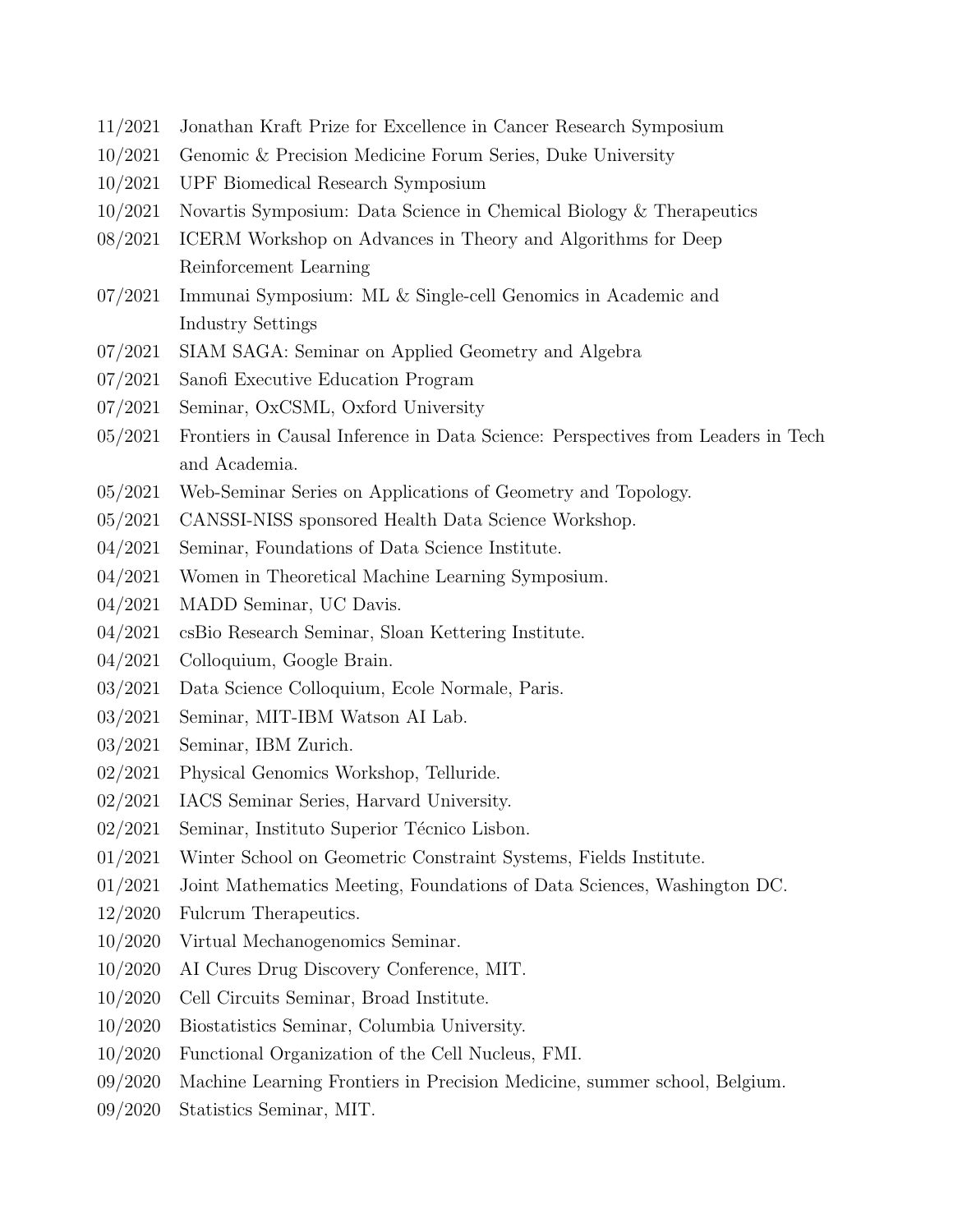- 09/2020 Single Cell OMICS Germany.
- 08/2020 Joint Statistical Meeting.
- 07/2020 CIFAR Learning in Machines and Brains Virtual Meeting on Causal Inference.
- 07/2020 Seminar on ML for Cardiovascular Diseases, Broad Institute.
- 07/2020 ICML Workshop: Inductive Biases, Invariances and Generalization in RL (virtual).
- 07/2020 One World MINDS Seminar (virtual).
- 07/2020 Online Causal Inference Seminar (virtual).
- 07/2020 ONR Review Meeting (virtual).
- 06/2020 Algebraic Statistics Online Seminar (virtual).
- 03/2020 Statistics Seminar, Ohio State University.
- 03/2020 YSPH Biostatitics Seminar, Yale University.
- 02/2020 Telluride Workshop: Physical Genomics and Transcriptional Engineering.
- 01/2020 MIFODS Workshop: Learning under Complex Structure, MIT.
- 01/2020 Workshop on Statistics and Computation, Alan Turing Institute, London, UK.
- 01/2020 Seminar, Friedrich Miescher Institute, Basel, Switzerland.
- 01/2020 Workshop on Learning Theory, TIFR, Mumbai, India.
- 12/2019 Causal Inference Opening Workshop, SAMSI.
- 11/2019 Developments in the Mathematical Sciences Conference, Max Planck Institute Leipzig, Germany.
- 11/2019 Seminar, Statistics and Data Science Center, EPFL, Switzerland.
- 10/2019 Causal Inference Seminar, Boston University.
- 10/2019 Conference on Genomes and AI: From Packing to Regulation, Singapore.
- 09/2019 Seminar, Genome Institute Singapore.
- 09/2019 Seminar, Department of Biosystems Science and Engineering, ETH Zurich.
- 09/2019 Broad Cell Circuits and Epigenomics Seminar, Broad Institute, MIT.
- 09/2019 QUANTBIO, Summer School, Fiesch, Switzerland.
- 09/2019 ELLIS Health Workshop, San Sebastian, Spain.
- 08/2019 Workshop on Graphical Models, Exchangeable Models and Graphons, MIT.
- 08/2019 Microsoft Research, New England.
- 08/2019 Chan Zuckerberg Initiative, Redwood City, CA.
- 08/2019 Freenome, San Frnacisco, CA.
- 08/2019 Joint Statistical Meetings, Denver.
- 07/2019 Colloquium, International Center for Theoretical Sciences, Bangalore.
- 07/2019 Colloquium, Simons Center for the Study of Living Machines, National Center for Biological Sciences, Bangalore.
- 07/2019 Seminar, Indian Institute of Science, Bangalore.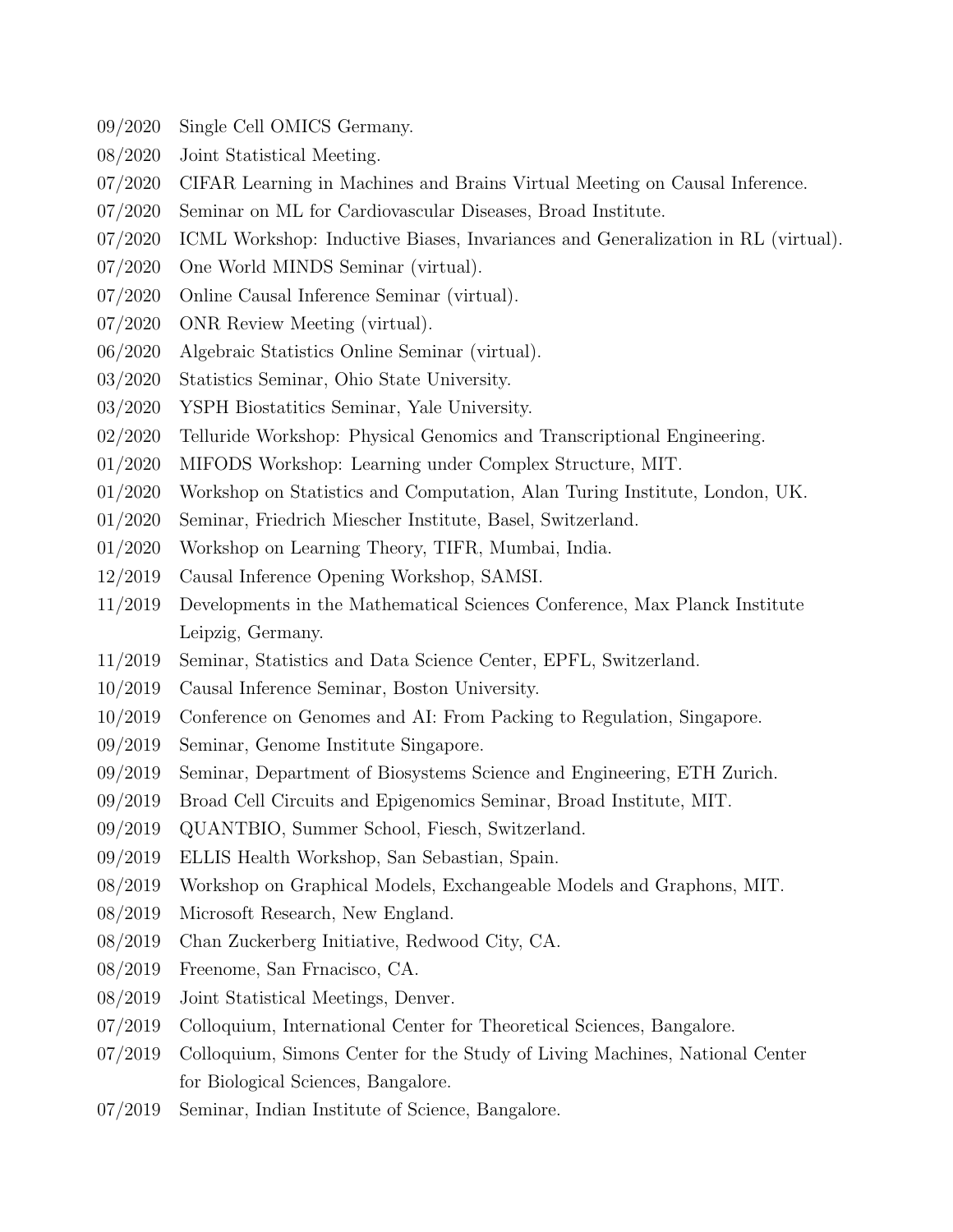- 07/2019 Seminar, Indian Institute of Science, Bangalore.
- 07/2019 SIAM Conference on Applied Algebraic Geometry, Bern, Switzerland.
- 06/2019 Workshop on Learning and Reasoning with Graph-Structured Representations, International Conference on Machine Learning, Long Beach.
- 06/2019 Workshop on Computational Biology, International Conference on Machine Learning, Long Beach.
- 06/2019 ONR Review Meeting, MIT.
- 05/2019 Oberwolfach Workshop on Foundations and New Horizons for Causal Inference.
- 05/2019 New England Statistics Symposium, Hartford.
- 05/2019 New England Machine Learning Day, Northeastern University.
- 05/2019 Seminar, Department of Statistics, Stanford University.
- 05/2019 Simons Workshop: Hyperbolic Polynomials and Hyperbolic Programming.
- 04/2019 Seminar, Department of Statistics, CMU.
- 04/2019 MIT Alumni Event: Spring Lecture and Luncheon.
- 02/2019 Telluride Workshop: Physical Genomics and Transcriptional Engineering.
- 02/2019 Seminar, Bioengineering, UCSB.
- 02/2019 Seminar, CMS, Caltech.
- 01/2019 SIAM PNW Distinguished Online Seminar Series.
- 01/2019 Operations Research Seminar, Massachusetts Institute of Technology.
- 01/2019 Applied Mathematics Colloquium, Illinois Institute of Technology.
- 11/2018 Seminar, ICERM, Brown University.
- 10/2018 Applied and Computational Mathematics Seminar, NUS, Singapore.
- 10/2018 Department of Statistics and Applied Mathematics Colloquium, NUS Singapore.
- 09/2018 Seminar, Topics in Information and Inference, MIT.
- 09/2018 Workshop on Foundations of Causal Inference, CMU.
- 08/2018 Workshop on Nonconvex Formulations and Algorithms in Data Sciences, University of Wisconsin - Madison.
- 07/2018 Joint Statistical Meetings, Vancouver, Canada.
- 07/2018 Colloquium, University of Konstanz, Germany.
- 07/2018 IMS Annual Meeting on Probability and Statistics, Vilnius, Lituania.
- 06/2018 Colloquium, Department of Biosystems Science and Engineering, ETH Zurich.
- 05/2018 Bay Area Optimization Meeting, Stanford.
- 04/2018 EMBO Workshop on Nuclear Mechanogenomics, Singapore.
- 04/2018 Symposium on Statistics in Complex Systems, The Royal Danish Academy of Sciences and Letters, Copenhagen
- 03/2018 AI & Digital Health in Translational Medicine & Clinical Trials Summit, MIT.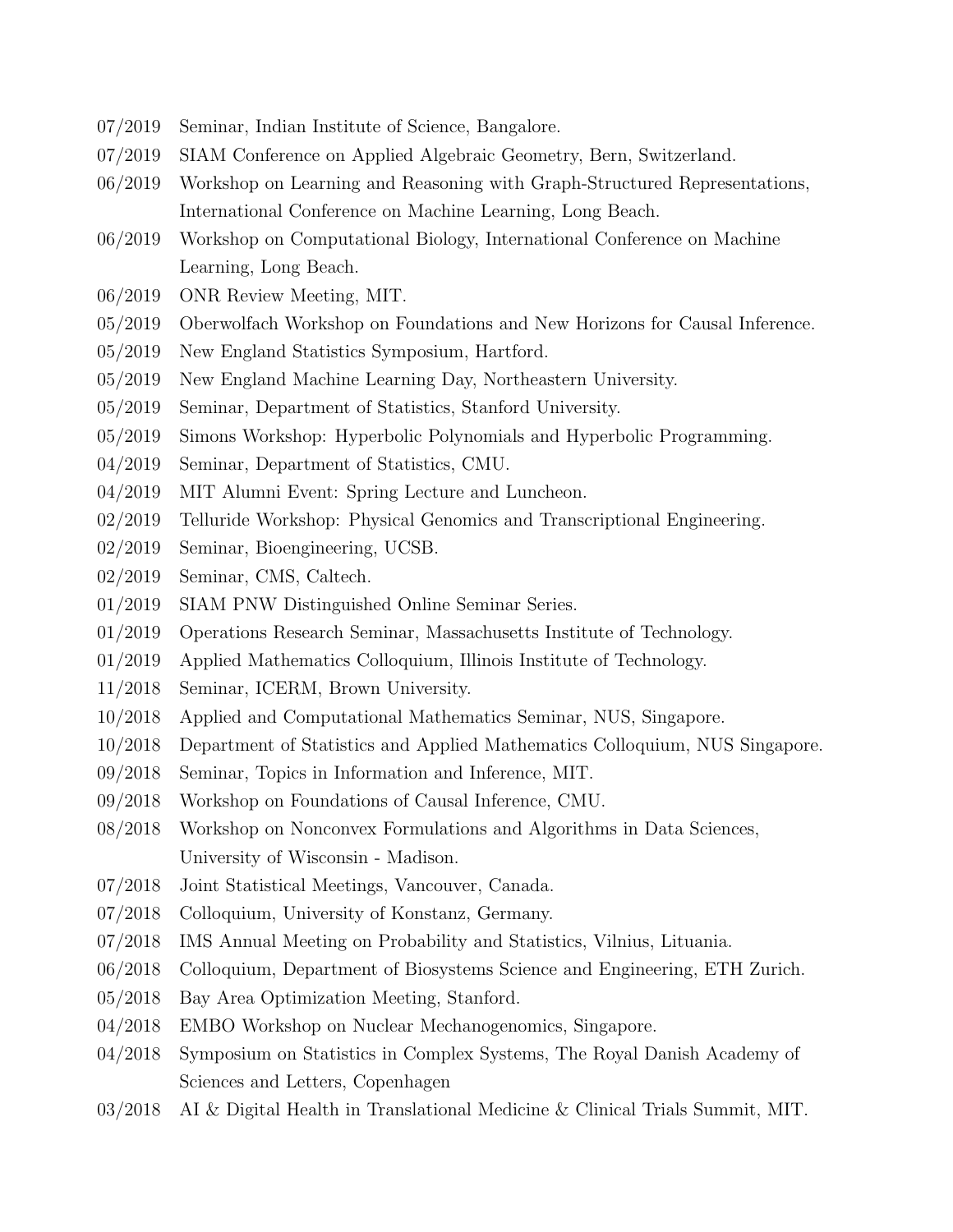- 02/2018 Colloquium, Department of Operations Research and Financial Engineering, Princeton University.
- 02/2018 Information Theory and Applications Workshop, San Diego.
- 02/2018 Brummer & Partners MathDataLab Colloquium, KTH Royal Institute of Technology, Stockholm.
- 12/2017 10th International Conference on Computational and Methodological Statistics (CMStatistics 2017), London UK.
- 12/2017 NIPS Workshop on Advances in Modeling and Learning Interactions from Complex Data, Los Angeles, CA.
- 11/2017 Statistics Colloquium. Harvard University.
- 10/2017 Colloquium. Naval Postgraduate School, Monterey.
- 10/2017 Beyond Convexity: Emerging Challenges in Data Science. Oaxaca.
- 07/2017 European Meeting of Statisticians. Helsinki.
- 06/2017 Workshop on Algebraic and Combinatorial Phylogenetics. Barcelona.
- 06/2017 Seminar. Seminar for Statistics, ETH Zurich.
- 06/2017 Workshop on High-Dimensional Time Series in Macroeconomics and Finance. Institute for Advanced Studies, Vienna.
- 05/2017 Seminar. Department of Biosystems Science and Engineering, ETH Zurich.
- 05/2017 SIAM Conference on Optimization. Vancouver.
- 04/2017 Special Seminar. Max Planck Institute for Mathematics in the Sciences, Leipzig.
- 03/2017 Statistics Seminar. University of Washington.
- 02/2017 Women in Data Science (WiDS). Boston, MA.
- 01/2017 Statistics Seminar. Universitat Pompeu Fabra.
- 11/2016 Data Science Colloquium. Brown University.
- 10/2016 Mathematics Seminar. National University of Singapore.
- 10/2016 Conference on Conditional Independence Structures and Extremes, Munich.
- 10/2016 PICS Symposium "Emerging Paradigms in Scientific Discovery", UPenn.
- 10/2016 Computational and Systems Biology Retreat. MIT.
- 08/2016 Joint Statistical Meetings (JSM). Chicago.
- 07/2016 SIAM Annual Meeting. Boston.
- 07/2016 9th World Congress on Probability and Statistics. Toronto.
- 06/2016 4th Institute of Mathematical Statistics Asia Pacific Rim Meeting. Hong Kong.
- 05/2016 MBI-IFOM Joint Retreat. Milano.
- 05/2016 Symposium on Mathematical & Computational Biology. UPenn.
- 03/2016 Symposium. LabLinks, Gene Circuits, Broad Institute, Boston.
- 03/2016 Scientific Computing Seminar. Division of Applied Mathematics, Brown U.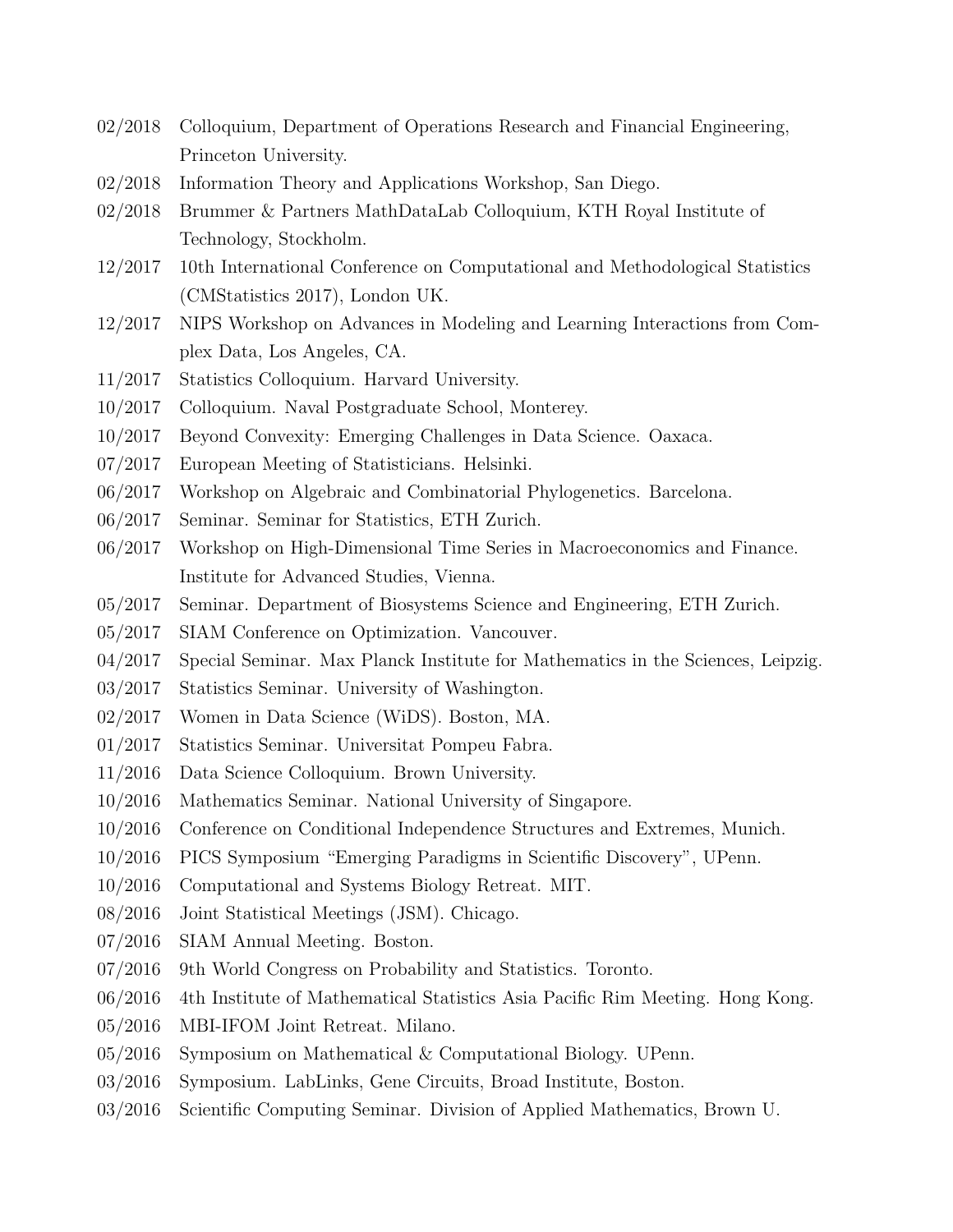- 02/2016 Biophysical Society Meeting. Los Angeles.
- 02/2016 Seminar. Department of Statistics, University of Chicago.
- 02/2016 Seminar. Models, Inference and Algorithms, Broad Institute, Boston.
- 01/2016 Workshop on Optimization and Parsimonious Modeling. IMA, Minneapolis.
- 01/2016 Meeting on Information Processing in Biological Systems. ICTS, Bangalore.
- 12/2015 Seminar. London Business School.
- 12/2015 8th Intl Conference on Computational and Methodological Statistics. London.
- 12/2015 Seminar. Operations Research and Financial Engineering, Princeton University.
- 11/2015 Algebra Seminar. School of Mathematics, Georgia Tech.
- 11/2015 Colloquium. College of Sciences and Mathematics, Auburn University.
- 11/2015 Colloquium. School of Mathematics, Georgia Tech.
- 08/2015 Seminar. Mechanobiology Institute, National University of Singapore.
- 08/2015 SIAM Conference on Applied Algebraic Geometry. Daejeon, Korea
- 07/2015 60th World Statistics Congress ISI2015. Rio de Janeiro, Brazil.
- 07/2015 Current Trends on Gröbner Bases. Osaka, Japan.
- 06/2015 Conference on Effective Methods in Algebraic Geometry (MEGA). Trento.
- 05/2015 Workshop on NonLinear Algebra. Berlin.
- 03/2015 Seminar. Department of Electrical Engineering and Computer Science, MIT.
- 03/2015 Seminar. Department of Mathematics, EPFL.
- $03/2015$  Seminar. Department of Statistics, Université Libre de Bruxelles.
- 02/2015 Seminar. Department of Mathematics, MIT.
- 02/2015 Seminar. Department of Computing and Mathematical Sciences, Caltech.
- 01/2015 Colloquium. Department of Mathematics, UC Berkeley.
- 01/2015 Seminar. Department of Mathematics, UC San Diego.
- 01/2015 Seminar. Department of Statistics, Columbia University.
- 12/2014 Big Data Reunion Workshop. Simons Institute, UC Berkeley.
- 11/2014 Seminar. Department of Statistics, University of Oxford.
- 11/2014 Seminar. Department of Statistics, Columbia University.
- 11/2014 Seminar. Department of Computing and Mathematical Sciences, Caltech.
- 10/2014 AMS Fall Western Sectional Meeting. San Francisco State University.
- 10/2014 Seminar. Computational Algebraic Geometry. UC Berkeley.
- 10/2014 Seminar. Department of Statistics, University of Pennsylvania.
- 08/2014 21st International Conference on Computational Statistics. Geneva, Switzerland.
- 07/2014 Workshop on Algebraic Statistics. NIMS, Daejeon, South Korea.
- 07/2014 Australian Statistical Conference. Sydney, Australia.
- 06/2014 Kreisky Forum. Vienna, Austria.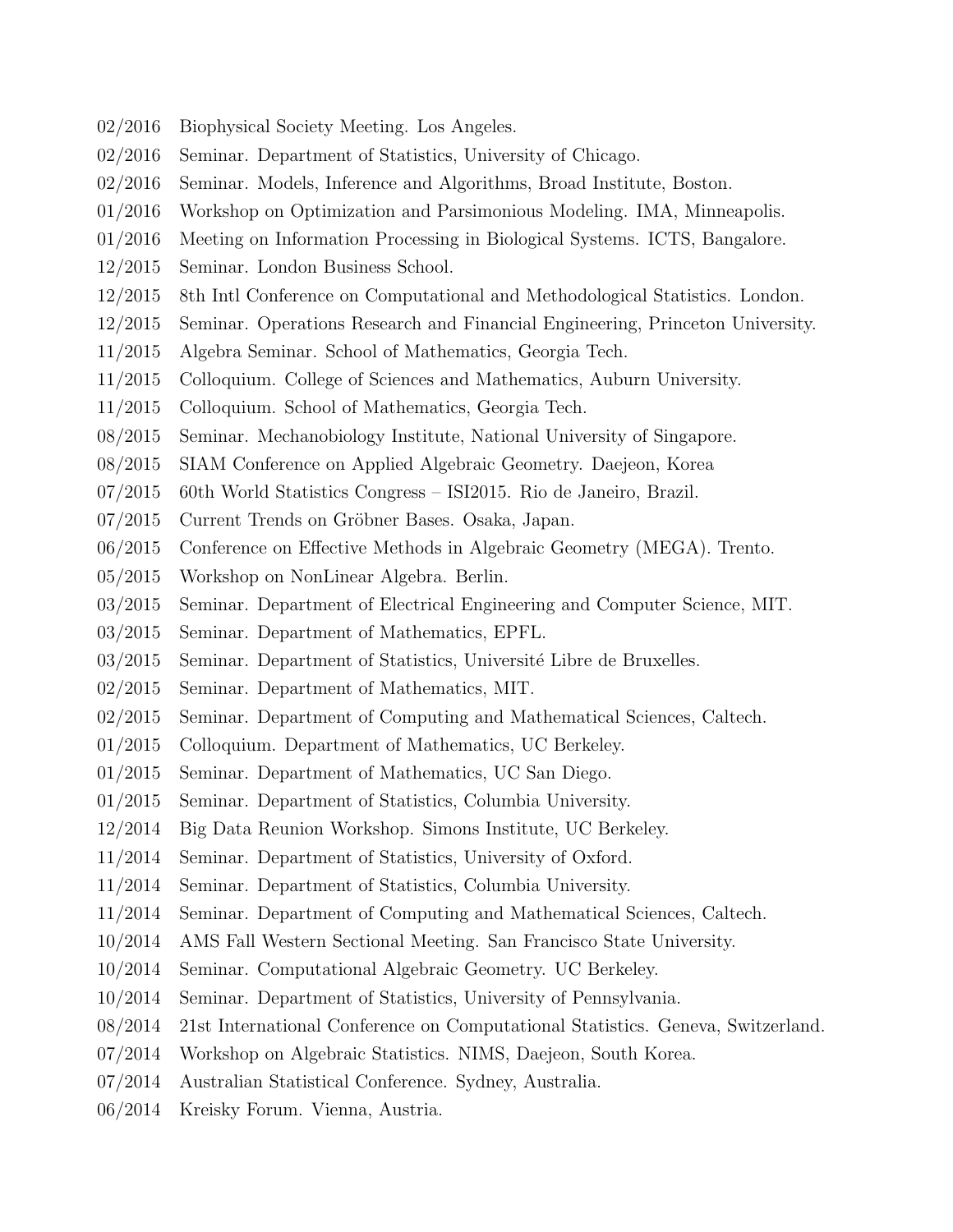- 06/2014 Workshop on Simplicity and Causal Discovery. Carnegie Mellon University.
- 05/2014 Series on Systems, Information, Learning and Optimization. Wisconsin Institute of Discovery, University of Wisconsin - Madison.
- 05/2014 Algebraic Statistics Meeting. IIT Chicago.
- 05/2014 Applied Algebra Days. University of Wisconsin-Madison.
- 05/2014 Statistics Seminar. Statistical Laboratory, University of Cambridge.
- 03/2014 Seminar. Department of Mathematics, Comenius University, Bratislava.
- 03/2014 Conference on Applications of Real Algebraic Geometry. Aalto U., Finland.
- 01/2014 Discrete Mathematics and Optimization Seminar. Alpen-Adria U., Klagenfurt.
- 11/2013 Research Seminar. Cell Biology, UC Berkeley.
- 11/2013 Workshop on Graphical Models. Ruprecht-Karls-Universität Heidelberg.
- 08/2013 Seminar. Institute for Infocomm Research, Singapore.
- 08/2013 Seminar. Mechanobiology Institute, National University of Singapore.
- 08/2013 SIAM Conference on Applied Algebraic Geometry. Colorado State University.
- 07/2013 International Conference on Continuous Optimization. Lisbon, Portugal.
- 07/2013 European Meeting of Statisticians. Budapest, Hungary.
- 06/2013 19th Conference on Applications of Computer Algebra. Malaga, Spain.
- 05/2013 Computer Science Seminar. IST Austria.
- 05/2013 Statistics Seminar. Medical University of Vienna
- 04/2013 Seminar on Complex and Stochastic Systems. Physics Dep., U. of Vienna.
- 03/2013 Colloquium. Department of Mathematics, University of Vienna
- 03/2013 Wien Linz Workshop on Algebraic Geometry. Wachau, Austria.
- 02/2013 Seminar. Department of Statistics, Harvard University.
- 02/2013 Algebraic Statistics Seminar. UC Berkeley.
- 02/2013 Seminar. Department of Statistics, Stanford University.
- 01/2013 Seminar. Department of Statistics, University of Wisconsin Madison.
- 10/2012 Biomathematics Seminar. University of Vienna.
- 09/2012 Seminar. Computational Science Center, University of Vienna.
- 08/2012 21st International Symposium on Mathematical Programming. Berlin.
- 07/2012 Series on Systems, Information, Learning and Optimization. Wisconsin Institute of Discovery, University of Wisconsin - Madison.
- 06/2012 Seminar. Department of Biosystems, Science and Engineering, ETH Zurich.
- 06/2012 Research Seminar. Seminar for Statistics, ETH Zurich.
- 05/2012 Computer Algebra Seminar. Research Inst. for Symbolic Computation, Linz.
- 05/2012 Institute for Statistics and Operations Research Colloquium. U. of Vienna.
- 04/2012 Computational Algebra Seminar. UC Berkeley.